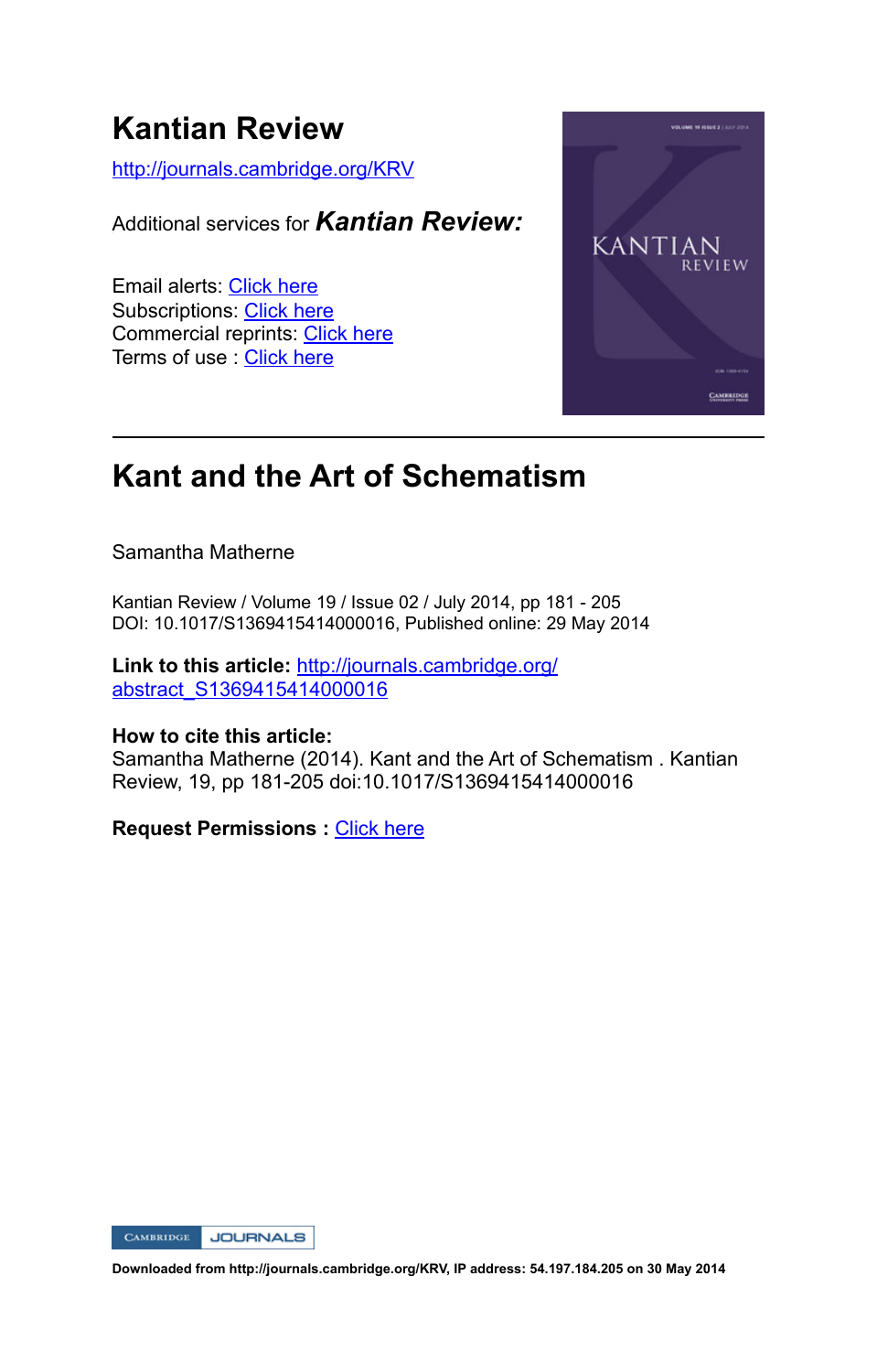# Kant and the Art of Schematism

#### samantha matherne

University of British Columbia Email: samanthamatherne@gmail.com

# Abstract

In the Critique of Pure Reason, Kant describes schematism as a 'hidden art in the depths of the human soul'  $(A<sub>I</sub>4I/B<sub>I</sub>80–I)$ . While most commentators treat this as Kant's metaphorical way of saying schematism is something too obscure to explain, I argue that we should follow up Kant's clue and treat schematism literally as Kunst. By letting our interpretation of schematism be guided by Kant's theoretically exact ways of using the term Kunst in the Critique of Judgment we gain valuable insight into the nature of schematism, as well as its connection to Kant's concerns in the third Critique.

Keywords: Kant, schematism, imagination, understanding, art, genius

# 1. Introduction: Schematism as a 'Hidden Art'

In the Schematism chapter of the first Critique, Kant notoriously claims,

the schematism of our understanding is a hidden art (*Kunst*) in the depths of the human soul, whose true operations we can divine from nature and lay unveiled before our eyes only with difficulty.  $(A_1A_1/B_180-1)^T$ 

According to most commentators, this description of schematism is simply Kant's metaphorical way of saying that schematism is something too obscure to explain. As P. F. Strawson puts it,

How the mechanism [of the imagination] is supposed exactly to work is not very clear. ... But the obscurity of this point is something which [Kant emphasizes himself] ... Thus Kant says of schematism that it is 'an art concealed in the depths of the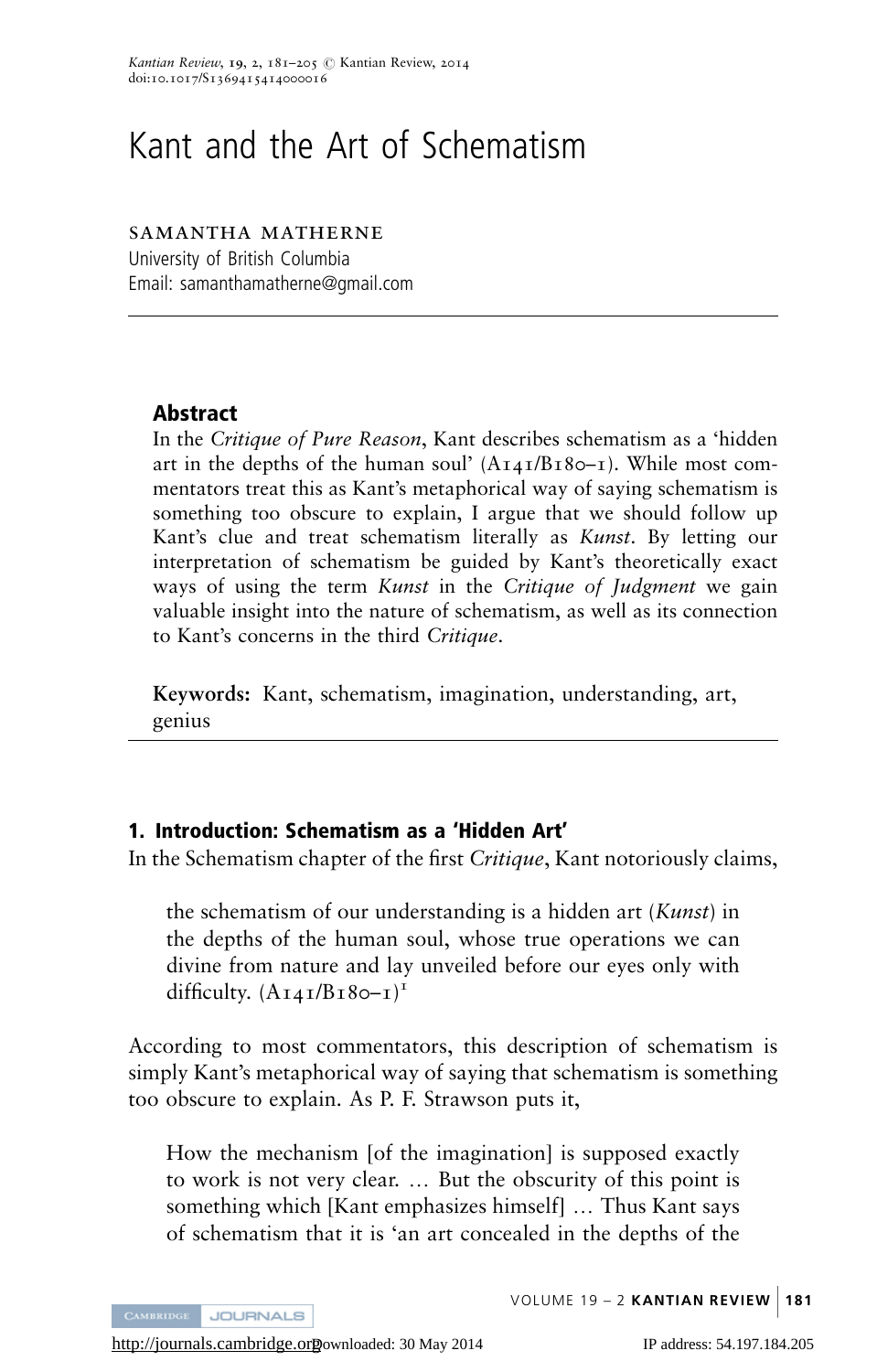human soul ...'. [Imagination] is a concealed art of the soul, a magical faculty, something we shall never fully understand.  $(1974: 47)$ 

Strawson is not alone in this reading; indeed, many commentators, such as Bennett, Pippin, and Guyer, offer what we could call the 'obscurity interpretation' of Kant's description of schematism.<sup>2</sup>

What I aim to explore in this article is a possibility that this line of interpretation passes quickly over: namely that Kant's description of schematism *as Kunst* gives us an invaluable resource for understanding it. To be sure, Kant describes schematism as a form of Kunst that is hidden and much of the sense of mystery might arise from this aspect of his description. Nevertheless, it is still a form of Kunst and given that he makes clear elsewhere, especially in the Critique of Judgment, that he has theoretically precise ways of using the term *Kunst*, we should take seriously the possibility that its purpose in the above passage is to make a positive contribution to our understanding of schematism. Moreover, since the activity of schematism is a topic Kant is lamentably terse about, it seems no resource should be neglected.

Now, not everyone has overlooked the possibility of Kant's account of schematism relating more generally to the aesthetic concerns of the third Critique. For example, both Eva Schaper ([1964](#page-25-0)) and David Bell ([1987](#page-24-0)) have offered what we could call an 'aesthetic interpretation' of the Schematism, which takes into account the link between Kant's accounts of the productive imagination and the power of judgement in both texts.<sup>3</sup> Yet, although I am broadly sympathetic with this aesthetic interpretation, what neither Bell nor Schaper pursue is one of the most concrete links between the Schematism and third Critique, namely, Kant's use of the term Kunst itself.<sup>4</sup>

In what follows, I shall pursue this link directly. What we will find is that Kant's theoretically exact uses of Kunst shed considerable light on his theory of schematism. We shall take our point of departure from Kant's most sustained discussion of *Kunst* in his mature work:  $\S$ 43 and 49 of the third Critique (section 2). And once we have a basic sketch of Kant's general theory of schematism on offer (section 3), we shall consider to what extent schematism relates to the senses of Kunst laid out in the third Critique (sections 4–6). Along the way, these considerations will not just illuminate what Kant means when he says schematism is Kunst, but also why he calls schematism a *hidden Kunst* in first place.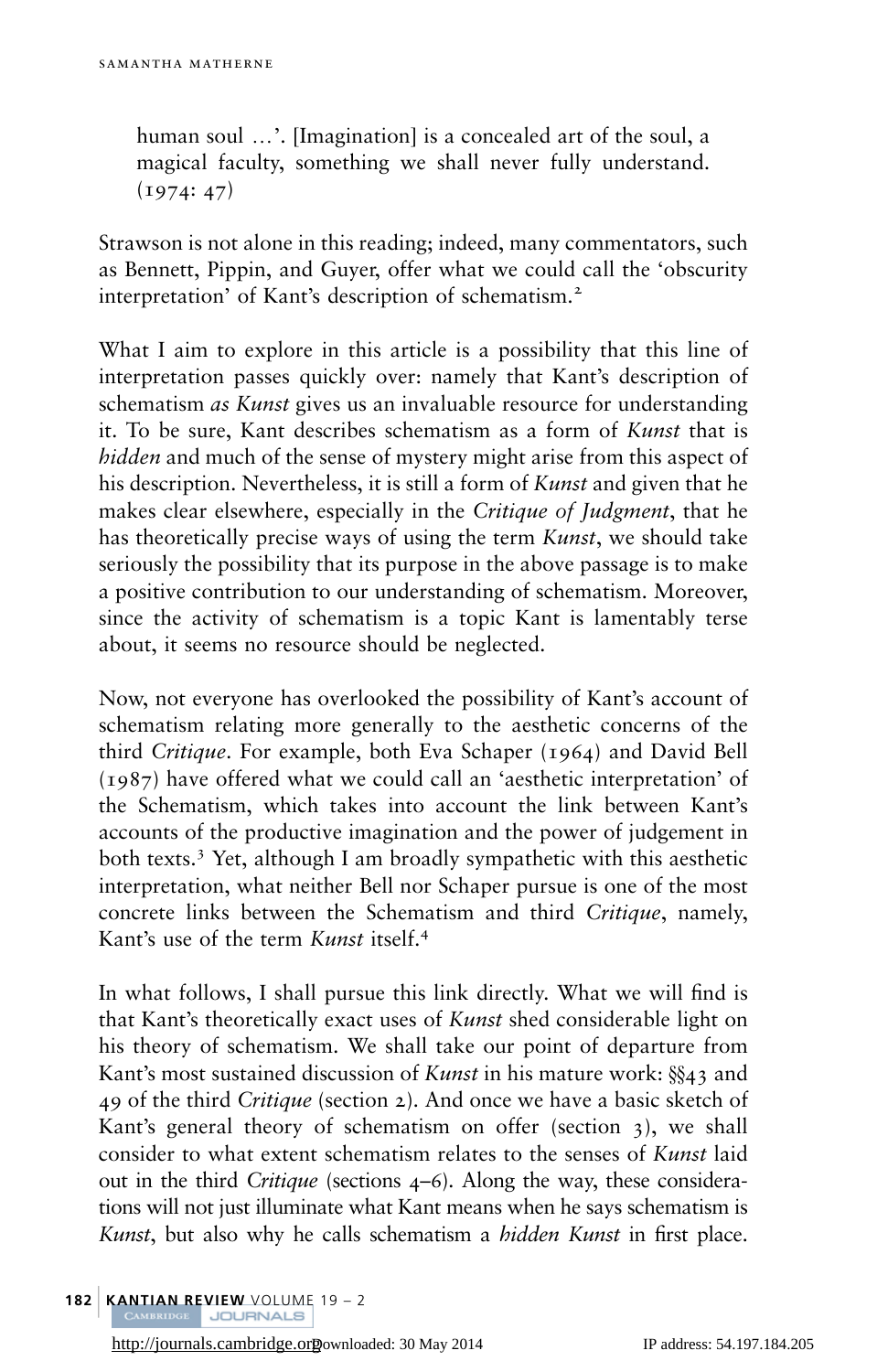Ultimately, by following up Kant's clue to think of schematism as Kunst, we shall deepen the aesthetic interpretation,<sup>5</sup> and, at the same time, deepen our understanding of the nature of schematism itself.

# 2. Kunst in  $\$ 43 and 49 of the Critique of Judgment

Let us begin by getting a clearer picture of Kant's theoretically exact ways of using the term Kunst. His most precise presentation of the notion of Kunst can be found in  $\S$ 43 (Von der Kunst Überhaupt) of the Critique of Judgment. In this section, Kant offers his definition of Kunst understood not as a product, for example, the Mona Lisa, but as an activity an agent engages in, for example, the art of painting. As Henry Allison has noted, in y<sup>43</sup> Kant proceeds 'in scholastic fashion by attempting a definition by genus and species' (2001: 273). Hence Kant begins by describing two jointly sufficient and necessary conditions an activity must meet in order to fall under the *genus Kunst* and then delineates two *species* of this genus.

Kant lays out the two conditions required for the genus Kunst in his discussion of the difference between artistic activity and the activities involved in nature (Natur) and science (Wissenschaft). First, with regard to the distinction between *Kunst* and nature, Kant argues that, while nature may be able to bring about products, for example, a beehive, this mode of production does not count as *Kunst* because it is not the result of a choice the agent has made. Thus, Kant says, 'only production through freedom, i.e., through a capacity for choice that grounds its actions in reason, should be called *Kunst'* (*KU* 5: 303).<sup>6</sup> The production through freedom he has in mind here involves an agent 'conceiving of an end' and Kunst is the activity through which she brings this end about (KU 5: 303). Kant suggests that, although we may be able to think of a beehive *as if* it were the effect of such a conception, we should not, strictly speaking, think of the bees themselves as the agents responsible for conceiving of this end. From this emerges the first condition an activity must meet in order to fall under the genus Kunst: it must be an activity the agent engages in as the result of an end she has adopted.<sup>7</sup> Call this the 'end-adoption condition'.

The second condition emerges in Kant's discussion of the difference between the activities involved in *Kunst* and those involved in science:

Kunst as a skill (Geschicklichkeit) of human beings is also distinguished from science (Wissenschaft) (to be able from to know  $(K\ddot{o}nnen \ vom Wissen)$ , as a practical faculty from a theoretical one, as technique (*Technik*) from theory.  $(KU_5: 303)^8$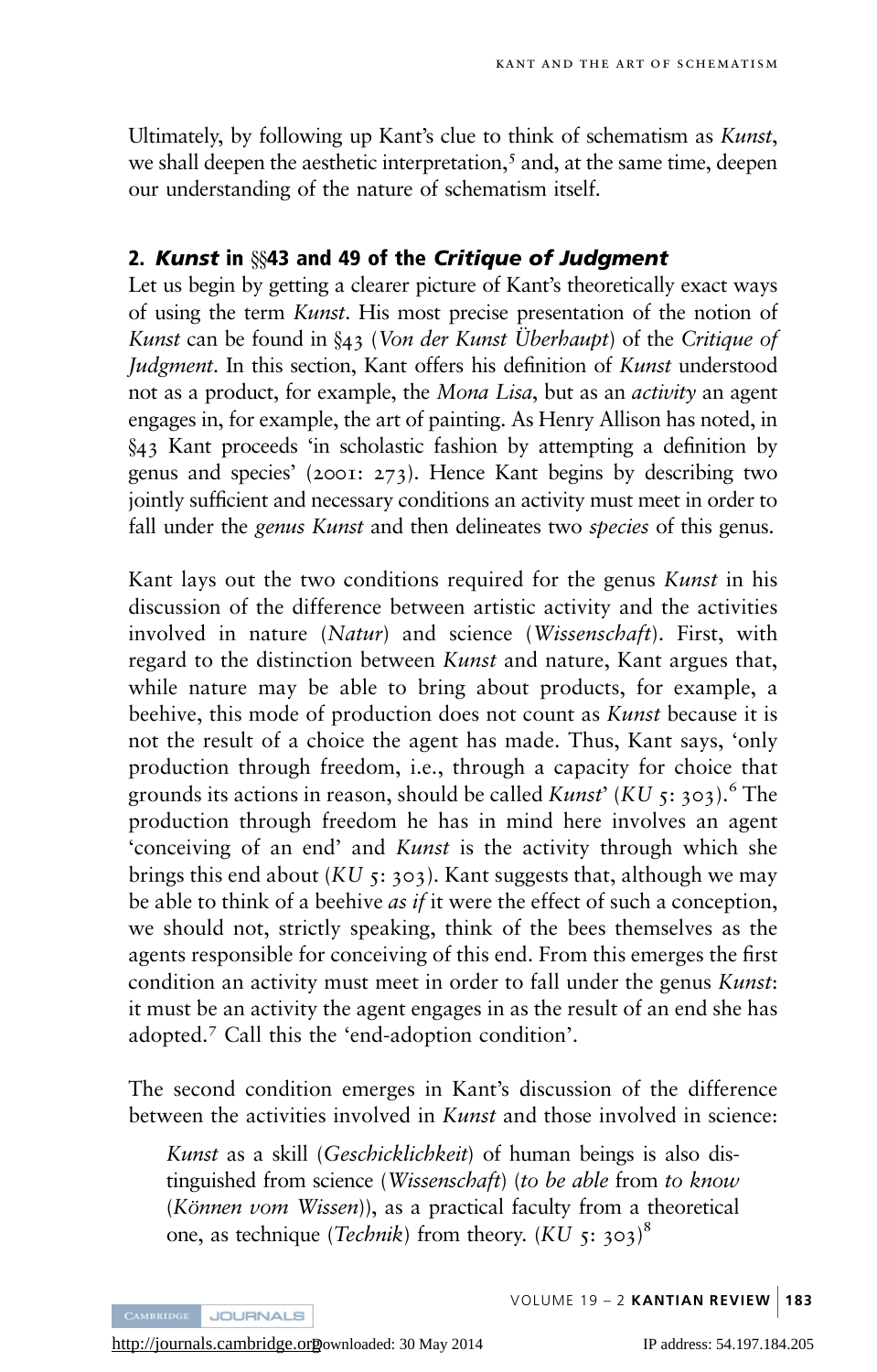Unlike science, which requires theoretical knowledge (Wissen), Kant argues that Kunst requires practical abilities, or what we might call 'know-how'. Illustrating his point with examples, Kant claims that, just as mastering a geometrical proof does not guarantee one's ability to survey land, knowing about shoes does not make one able to cobble one. As Kant describes this latter example, Pieter Camper, the author of Treatise on the Best Form of Shoes, could 'describe quite precisely how the best shoe must be made, but he certainly was not able to make one'  $(KU_5: 304)$ . As these examples suggest, in order to put our theoretical knowledge to use in a practical situation, we need the *Kunst* associated with know-how. In which case, in addition to meeting the end-adoption condition, in order for an activity to fall under the genus *Kunst* it must also meet what we could call the 'know-how' condition: it must involve skills or know-how.<sup>9</sup>

Having laid out the conditions of the genus *Kunst*, Kant goes on to consider two species of *Kunst*: the *Kunst* of genius and of handicraft.<sup>10</sup> Kant's way of introducing the distinction between genius and handicraft is somewhat misleading for his claim that 'Kunst is also distinguished from handicraft' may give one the impression that handicraft does not count as *Kunst* (*KU* 5: 304). However, insofar as both handicraft and genius meet the end-adoption and know-how condition they fall under the genus Kunst, hence his description of the former as 'remunerative' or 'mechanical' and the latter as 'liberal' or 'free' Kunst  $(KU, 5: 304).$ <sup>11</sup> Where they differ is with respect to what species of Kunst they belong to and Kant wants to emphasize that handicraft does not fall under the particular species of free *Kunst*, i.e. of genius, that is of special interest in the third Critique. In handicraft, Kant claims the artist regards her activity as 'labour' and is motivated only by the remuneration she will receive, whereas the 'free' artist regards her activity as 'play' and is motivated by the activity itself:

[Free *Kunst*] is regarded as if it could turn out purposively (be successful) only as play, i.e., an occupation that is agreeable in itself; [handicraft] is regarded as labour (Arbeit), i.e., an occupation that is disagreeable (burdensome) in itself and is attractive only because of its effect (Wirkung) (e.g., the remuneration (*Lohn*)) (*KU* 5: 304).<sup>12</sup>

This, however, is only the first pass at how the activity involved in handicraft differs from what is involved in the Kunst of genius.<sup>13</sup> Indeed, as Kant develops his analysis of genius in the ensuing sections

184 | KANTIAN REVIEW VOLUME 19 – 2<br>CAMBRIDGE | JOURNALS

<http://journals.cambridge.org>Downloaded: 30 May 2014 IP address: 54.197.184.205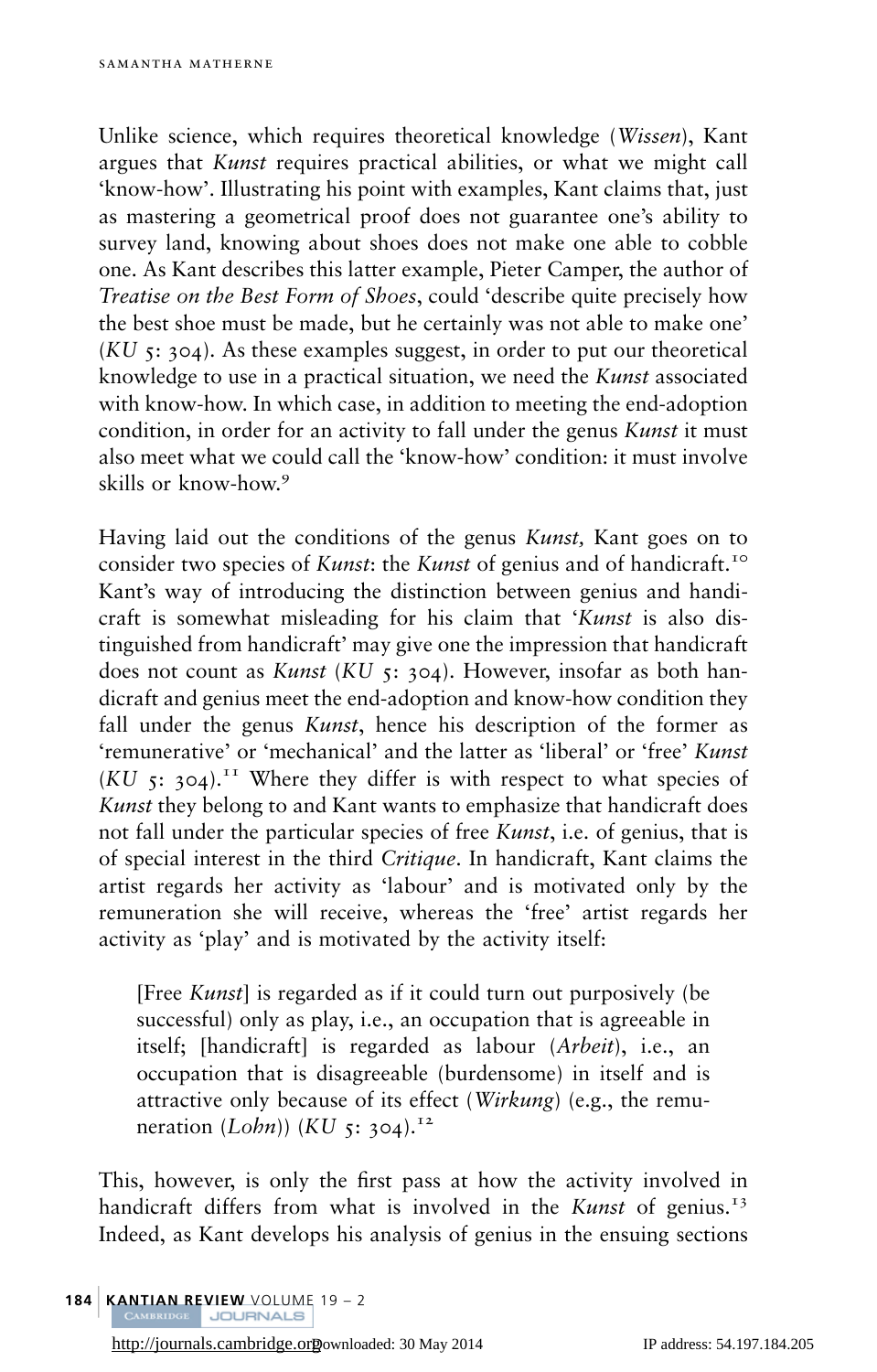$(8846-9)$ , further discrepancies become apparent. Taking Kant's summary of genius at the end of  $\S$ 49 as our guide, we find that genius has four features that distinguish it from handicraft.<sup>14</sup> First, on Kant's view, genius is an original talent. Unlike the activities involved in both science and handicraft where the agent is guided by antecedently given rules and procedures,<sup> $15$ </sup> artistic production is guided by the inborn talent of the artist: 'genius ... is a *talent* for producing that for which no determinate rule can be given, not a predisposition of skill for that which can be learned in accordance with some rule' (KU 5: 307).<sup>16</sup> And, since the artist's own talent must give the rule to art, Kant maintains, 'originality must be [genius's] primary characteristic'  $(KU_5: 308)^{17}$ 

Second, Kant claims genius must involve 'a relation of the imagination to the understanding'  $(KU_5: 317)$ . More specifically, he claims in the production process an artist must decide on what she wants to present through her work of art, or, in Kant's terms, she, through her understanding, must select a 'determinate concept of the product, as an end' to pursue (KU  $5: 317$ ). And she must, in turn, rely on her imagination to develop a sensible way of presenting that concept, i.e. 'a representation (even if indeterminate) of the material, i.e., of the intuition, for the presentation of this concept' (KU 5: 317).<sup>18</sup> If the artist's activity does not involve this cooperation between the imagination and understanding, Kant claims she will produce 'nonsense', rather than a work of art that is 'exemplary', i.e. can serve as a model for other artists  $(KU_5: 308)^{19}$ 

To be sure, handicraft too will involve a relationship between the imagination and understanding; however, as Kant makes clear with the third feature of genius, these cognitive capacities are apportioned to one another in a *free* way in the production of fine  $art^2$ <sup>20</sup> a freedom not shared by handicraft.<sup>21</sup> This emerges in Kant's discussion of 'aesthetic ideas'.<sup>22</sup> According to Kant, an aesthetic idea is the imaginative presentation of the concept the artist wants to present through her work. However, unlike in ordinary cognition, where the imagination is constrained to present the logical content of the concept at stake  $(KU_5)$ : 317), in genius the imagination is free from this constraint and is able to add various 'aesthetic attributes', i.e. attributes the artist subjectively connects to the concept  $(KU_5: 315)$ . These aesthetic attributes coalesce together into an aesthetic idea and it is through this freely created idea that the relevant concept is presented.

But as Kant asserts with the fourth feature of genius, this special proportion holding between the imagination and understanding in genius is the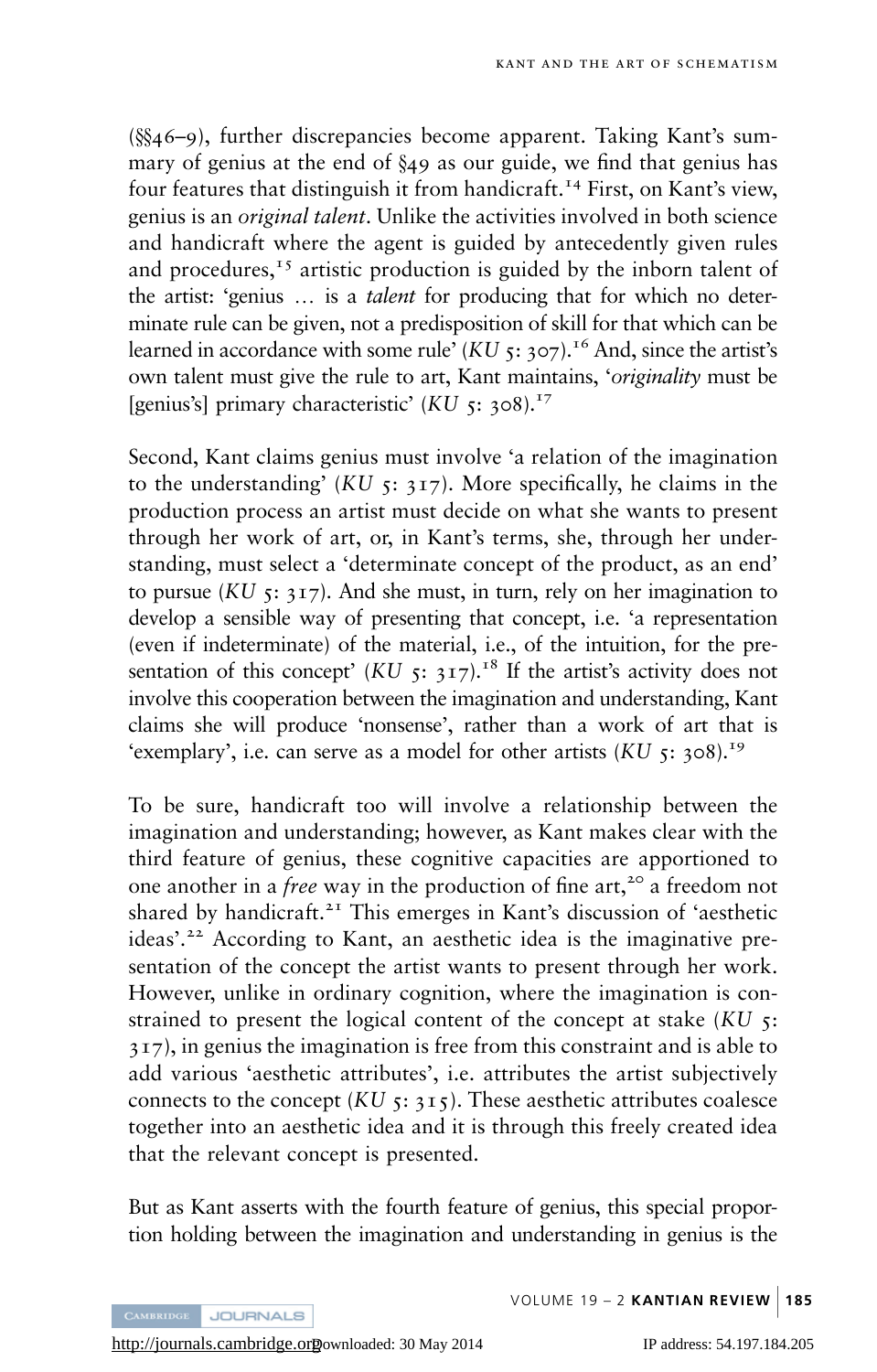result of a 'natural endowment' or a 'natural gift', something Kant says is 'unsought' and 'unintentional'  $(KU_5: 307, 317-18)$ . The artist cannot follow a step-by-step guide in her productive activities; rather, she must rely, in part, on some unsought natural endowment. To be sure, the artist can control some aspects of the production process, for example, she can pick what colours to restrict herself to or whether to use sonnet form; however, Kant thinks there is some further contribution from genius that the artist cannot seek or control. For these reasons, Kant claims genial talent is something the artist is not fully able to explain to herself:

the author of a product that he owes to his genius does not know himself how the ideas for it come to him, and also does not have it in his power to think up such things at will or according to plan, and to communicate to others precepts that would put them in a position to produce similar products.  $(KU_5: 308)^{23}$ 

In light of this passage, we could say that the inner workings of this natural endowment, of genius, are *hidden* from the artist.

By way of summary, genius is a species of *Kunst* that differs from handicraft insofar as it is, first, an original talent. Second, it must involve the artist's understanding setting an end and her imagination presenting that end. Third, it involves the expression of an aesthetic idea, hence, a free cooperation between the imagination and the understanding. And fourth, this proportion is achieved thanks to a natural endowment of the artist, which is, in some sense, hidden from her. $24$ 

#### 3. Schematism: Basic Features

Kant introduces the notion of schematism in a very brief chapter titled On the Schematism of the Pure Concepts of the Understanding  $(A_{137-47}/B_{176-87})$ . This is the first chapter of the Transcendental Doctrine of the Power of Judgment, and Kant's main concern is explaining how it is possible for us to make judgements in which we apply concepts to intuitions. On his view, in order for us to make such a judgement, the concept involved must be 'homogeneous' with the intuition it is to be applied to  $(A_{137}/B_{176})$ . This, he thinks, poses a particular problem in the case of judgements where we apply the categories to empirical intuition for it seems that the categories, qua pure concepts, are so heterogeneous with respect to intuitions, qua empirical representations, that the former could not be applied to the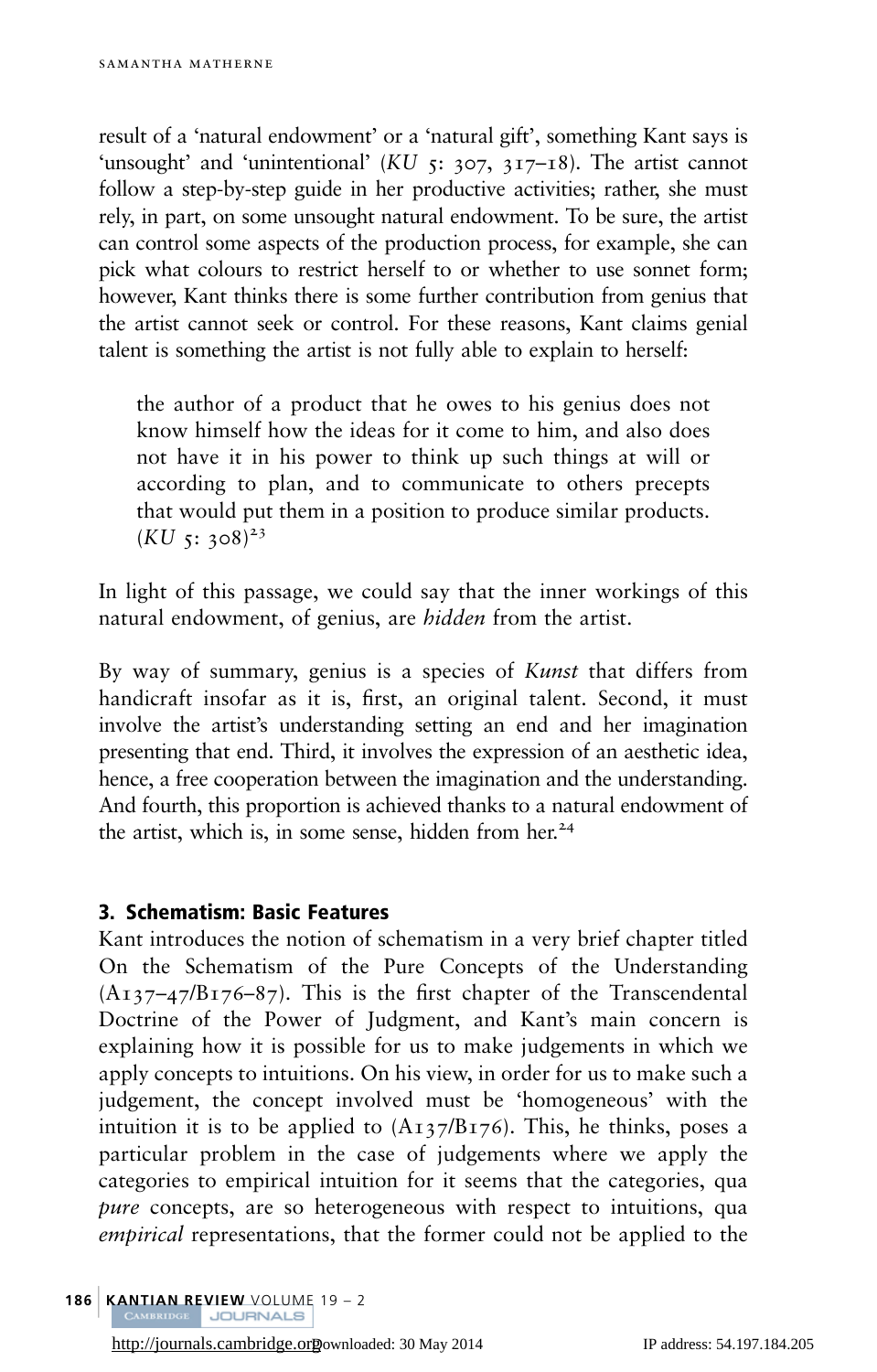latter  $(A_{137}-8/B_{176}-7)$ . Kant, in turn, offers his theory of schematism as a way to explain how these judgements are possible.

However, although transcendental schematism is his main focus, Kant alludes to two other forms of schematism: the schematism of pure sensible concepts, for example, mathematical concepts, and that of ordinary empirical concepts, for example, the concept of a dog  $(A<sub>I</sub>40–I/B<sub>I</sub>79–80)$ . By my lights, Kant addresses these other forms of schematism because even if the problem of heterogeneity is most extreme in the transcendental case, nevertheless, he regards *all* concepts as heterogeneous with *all* intuitions. As he says in the third Critique, understanding, with its concepts, and sensibility, with its intuitions, are 'two heterogeneous elements'  $(KU, \tau; \text{40I})$ . Indeed, Kant describes the sorts of representations involved in concepts and intuitions in heterogeneous terms: whereas concepts are mediate, universal representations, intuitions are immediate, singular representations  $(A_320/B_376-7)$ . In which case, the problem of heterogeneity will arise in any judgement, including pure sensible and empirical ones, in which we apply a concept to an intuition.<sup>25</sup>

Kant's solution to the problem of heterogeneity takes shape in his theory of schematism. He argues that, in order for us to be able to apply a concept to an intuition, there must be a 'third thing' (*ein Drittes*) homogeneous with both the concept and the intuition, and this 'third thing' is what Kant labels a schema. As he says in his discussion of transcendental schemata,

there must be some third thing *(ein Drittes)*, which must stand in homogeneity (Gleichartigkeit) with the category on the one hand and the appearance on the other, and makes possible the application of the former to the latter. This mediating representation must be ... *intellectual* on the one hand and *sensible* on the other. Such a representation is the transcendental schema. (A138/B177)

Although this passage references transcendental schemata, I take it to point towards the dual nature of all schemata: they are mediating representations, possessing both *sensible* and *intellectual* aspects.<sup>26</sup> We can, in turn, reconstruct what these sensible and intellectual features of schemata are on the basis of two sets of claims Kant makes about them.

On the one hand, Kant claims that a schema is a sensible 'presentation' (Darstellung) of a concept, or, as he puts it, a representation of a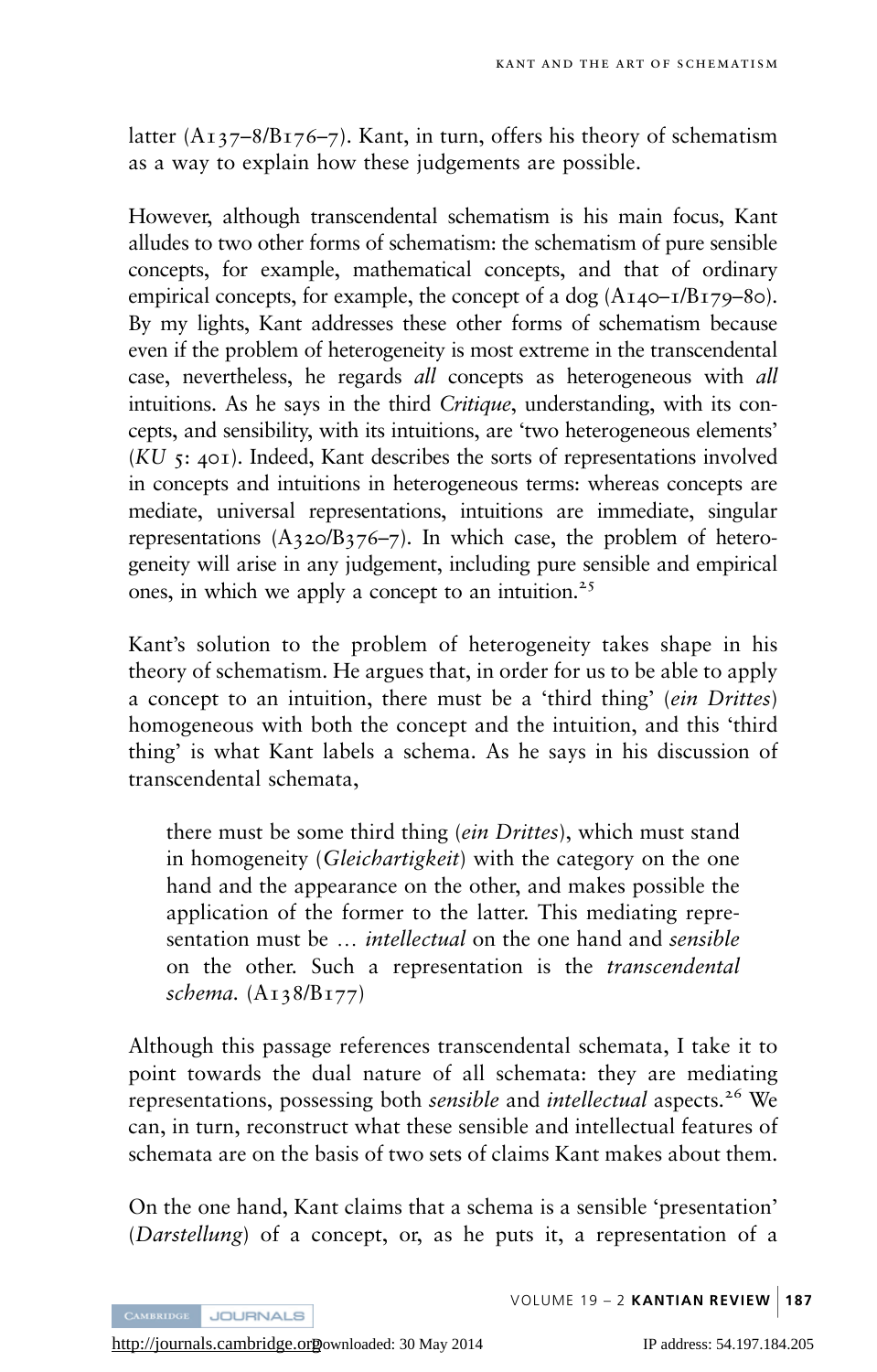concept 'made sensible' (Versinnlichung) (KU 5: 351).<sup>27</sup> More specifically, he describes a schematic representation as a 'monogram of pure a priori imagination'  $(A_{142}/B_{181})$ . And elsewhere he defines a monogram as an 'outline' (Umriß), 'sketch' (Zeichnung) or 'silhouette' (Shattenbild) of an object  $(A833/B862$  and  $A570/B598$ ).<sup>28</sup> Given that outlines, sketches and silhouettes represent objects as a whole, I take a monogram to be a holistic representation of a concept made sensible, i.e. a representation of how the various marks of that concept manifest in a unified sensible way. In which case, we could think of the sensible aspect of a schema as involving a gestalt, i.e. a sensible, holistic presentation of a concept.

Consider, for example, the schema for a dog. While the concept 'dog' indicates that dogs have various properties, for example, being furry, four-legged, an animal, etc., the schema represents how those various properties appear together as a whole in perception. Similarly, the schema for a pure sensible concept like 'triangle' will be a gestalt that reflects how the various properties of a triangle, for example, having three sides, three angles, etc., manifest in a single figure. Finally, with respect to transcendental schemata, Kant describes them as 'timedeterminations' and, on my interpretation, this means they represent what we could call temporal gestalts, i.e. temporal patterns that reflect the category at stake  $(A_{14}2/B_181)^{29}$  For example, the schema for the category of cause would be the temporal pattern: if A at time<sub>1</sub>, then B at time,  $(A_{144}/B_{183})$ . As we see in each case, then, a schema is a sensible gestalt that represents how the concept with its various marks will manifest in a spatial or temporal whole.

On the other hand, Kant does not think a schema is entirely sensible; rather, he maintains a schema must have *intellectual* features as well if it is to be able to mediate between *concepts* and intuitions in judgement. This brings us to the second set of claims Kant makes about the nature of a schema: he describes it as a 'rule' or 'general procedure' for determining 'our intuition in accordance with a general concept'  $(A_{140}-I/B_{180})$ . A schema, then, is something like a pattern that we can follow for synthesizing an intuition in such a way that it represents a particular concept. My schema for the concept 'dog', for example, guides me in synthesizing intuitions of poodles, German shepherds and chihuahuas in accordance with the concept 'dog', just as my schema for triangles guides me in synthesizing intuitions of isosceles, equilateral and right triangles in accordance with the concept 'triangle'. Meanwhile, Kant claims, transcendental schemata enable us to synthesize the *a priori*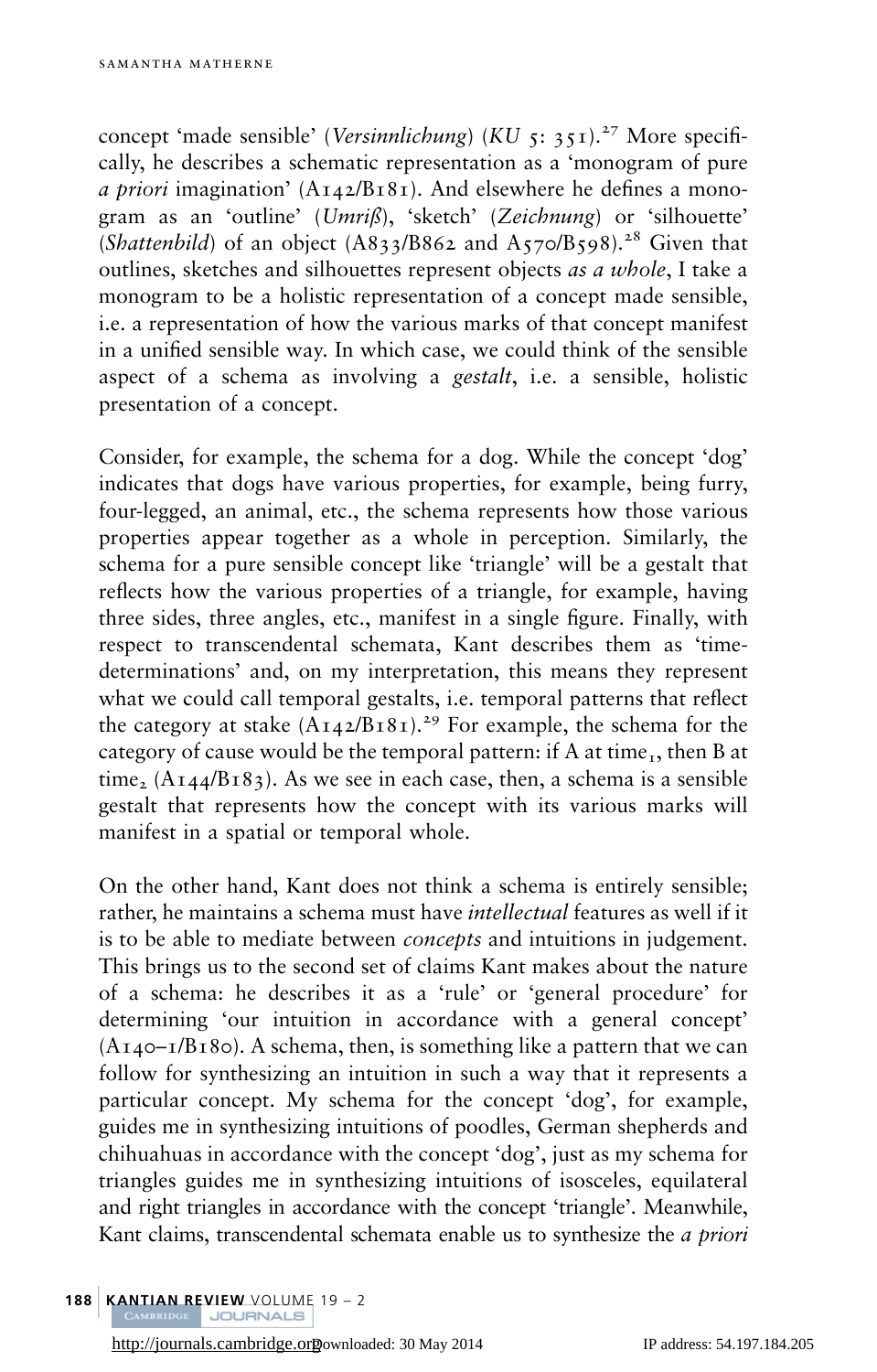manifold of the pure intuition of time in accordance with the categories  $(A_{13}8/B_{177}).$ 

Now, in order for a schema to be able to serve as a rule or indicate a general procedure for us to follow in synthesizing intuition, the gestalt represented by the schema must be suitably generic, i.e. it must reflect a sensible pattern that is flexible or, perhaps, vague enough to apply to different intuitions. For example, the schema of a dog cannot just represent my pet poodle for, to use Kant's word, the 'image' of my pet poodle is not generic enough to apply to visually dissimilar dogs, like chihuahuas. As Kant makes this point in his discussion of triangles:

No image of a triangle would ever be adequate to the concept of it. For it would not attain the generality of the concept, which makes this valid for all triangles, right or acute, etc., but would always be limited to one part of this sphere.  $(A_{I4I}/B_180)$ 

The schema of a triangle, by contrast, would have the right generality to apply to different types of triangles. So too do transcendental schemata need to be generic: they, as Kant suggests, must be able to apply to *any* representation: '[they] concern the determination of the inner sense in general, in accordance with conditions of its form (time) in regard to all representations'  $(A_{142}/B_{181}$ , my emphasis).

Ultimately, then, a schema, on Kant's account, is a generic gestalt, i.e. a sensible, holistic presentation of a concept that serves as a rule for us to follow when synthesizing intuition in accordance with that concept. However, in addition to discussing the *nature* of schemata, Kant also discusses the activity through which schemata are produced, an activity I shall refer to as 'schematism'. Unfortunately, Kant does not say much about this activity. He does attribute this activity to the productive imagination  $(A_{14}2/B_{181})$ <sup>30</sup> And he asserts the claim we have been puzzling over, namely, that it is a form of hidden *Kunst*. This brings us back to our main question: by calling schematism hidden Kunst does Kant simply mean to say it is something too obscure to explain? Or, does he intend for us to take him at his word, and treat schematism literally as *Kunst*?

#### 4. Schematism and Agency

An initial worry may arise at this point: in his discussion of Kunst in the third Critique, Kant is clearly thinking of it as an activity performed by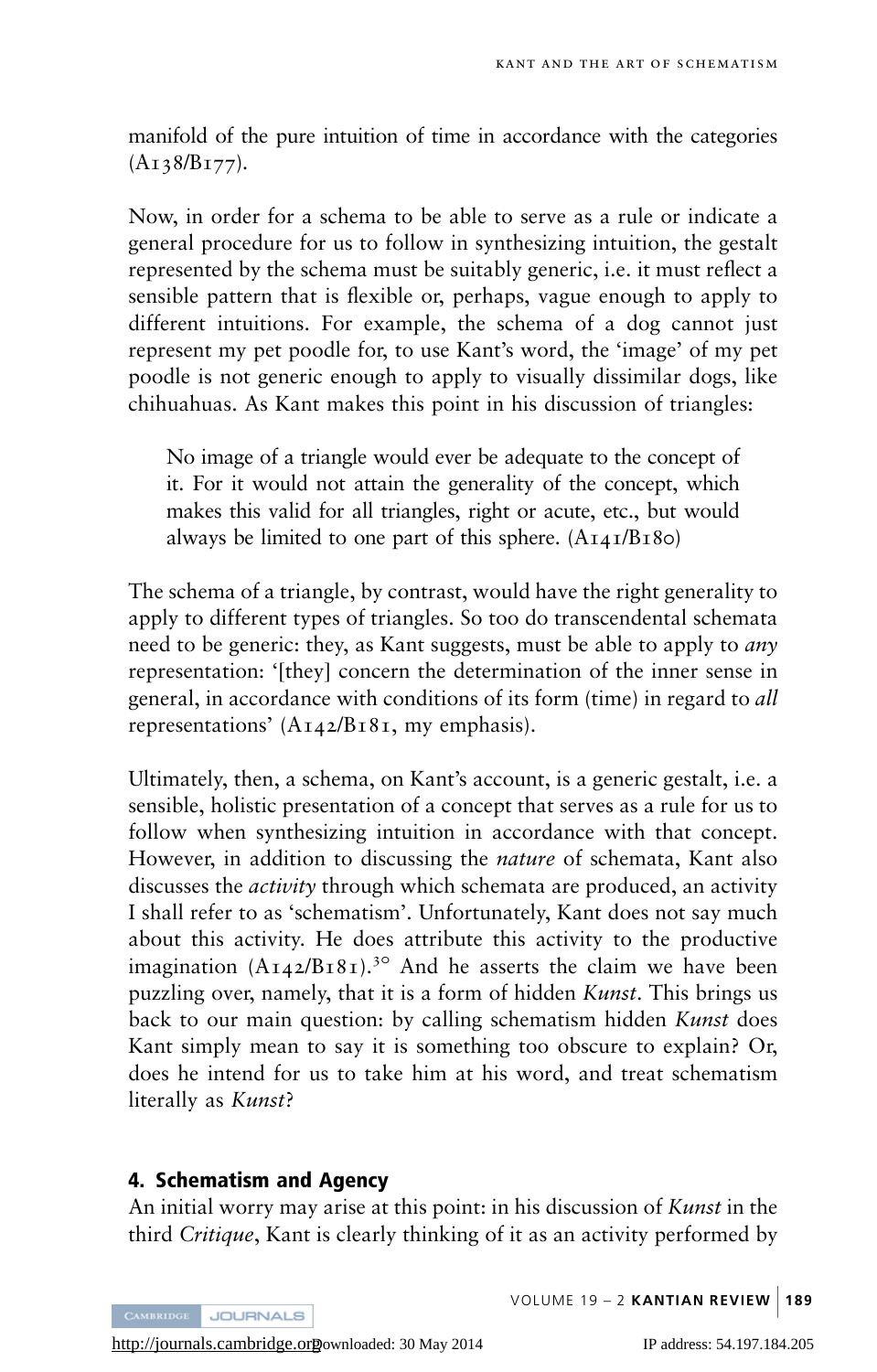a particular *agent*, for example, a cobbler or painter; however, who, if anyone, could be the agent of schematism? Is there any sense in which I schematize? Or is it rather something that just happens within me?

Though my full response to these questions will only take shape in the ensuing discussion, I take it to be the case that, for Kant, we are, indeed, the agents of schematism; however, we are agents in a somewhat attenuated sense. On the one hand, the activity of schematism is not like other activities we are aware of or that we control. The cobbler, for example, is the agent of his cobbling in a robust sense: he is aware of working with the leather, he can directly manipulate it, etc. Schematism, by contrast, is something hidden, presumably falling under the category of imaginative activities that are 'indispensable', but 'of which we are seldom ever conscious' (A78/B103). So we do not appear to be the agent of schematism in any robust sense.

On the other hand, Kant does not reserve agential language for the activities we are aware of or directly control; he also uses it when describing the faculties of imagination and understanding. To pick a prominent example, synthesis, which both the understanding and imagination engage in, is defined by Kant as 'the *action* of putting different representations together with each other'  $(A77/B103, mv)$ emphasis). Moreover, he describes the understanding and imagination as having aims: the understanding 'is always busy poring through appearances with the aim *(in der Absicht)* of finding some sort of rule in them', and the imagination has 'as its aim  $(Absicht)$  ... the necessary unity in [the synthesis of the manifold of appearances]'  $(A_123)$ .<sup>31</sup> But who is the agent responsible for acting and aiming in these ways?

While Kant's language sometimes invites us to regard the faculties themselves, the understanding or the imagination, as the agents in question, this leads to a rather unsatisfactory homuncular view of the mind. A more promising alternative is to regard the various faculties as capacities (Vermögen) that belong to us and to regard their activities as exercises of our capacities. In which case, we are the agent of the activities of the imagination and understanding; their ends are our ends. This, in fact, appears to be the view that Kant endorses at the end of the B Deduction: in order to perceive a house, he claims, 'I make the empirical intuition of a house into a perception through apprehension of its manifold  $\ldots$  and I as it were draw its shape', so too when I perceive water freezing,  $I$  apprehend two states  $\ldots$  I ground the appearance as inner intuition, I represent necessary synthetic unity of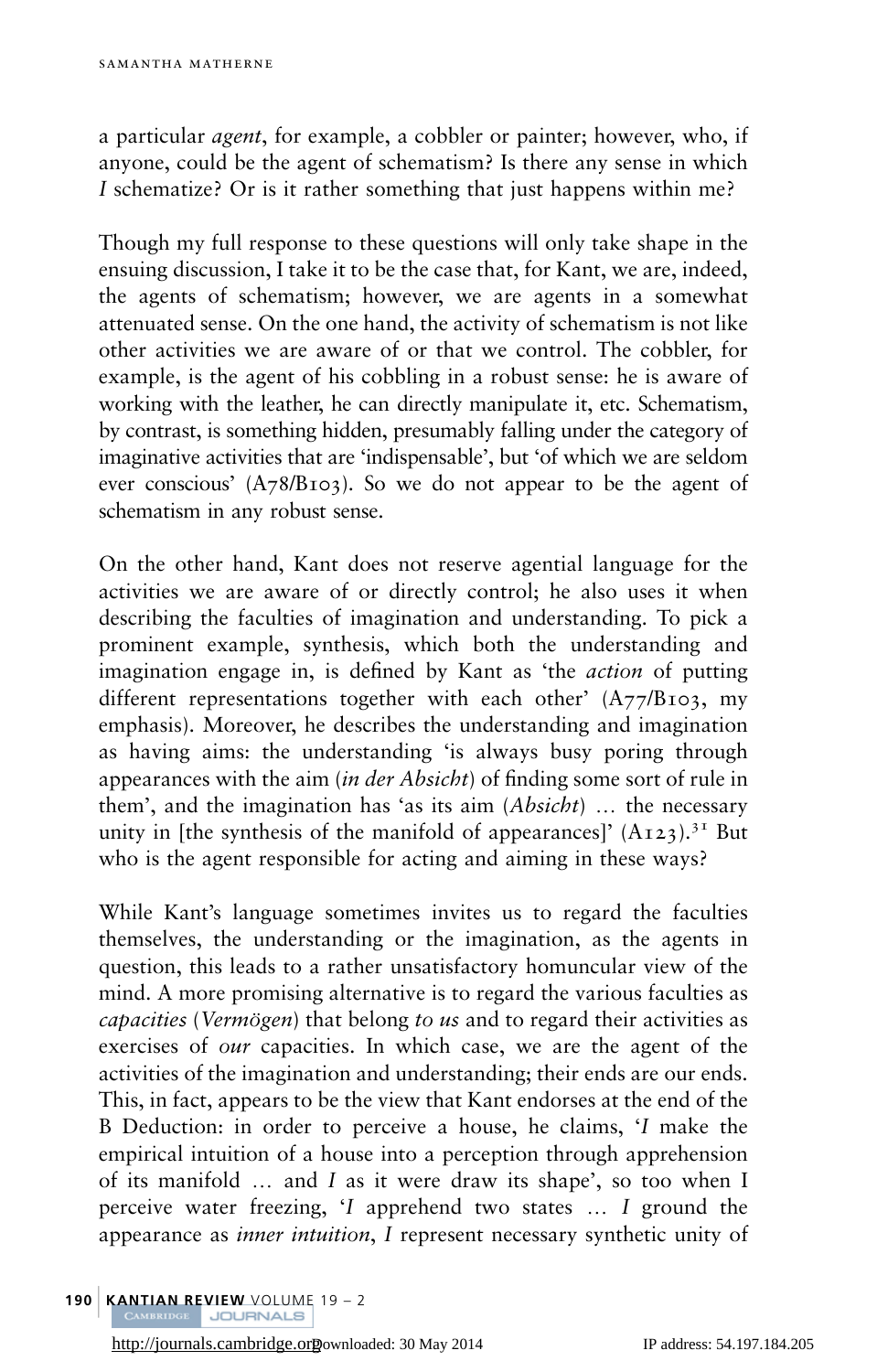the manifold  $(B_162-3, my emphasis)$ . Here we find Kant ascribing various actions, which he had previously attributed to either the imagination or the understanding, to us as their agent. To be sure, we are not necessarily aware of or in control of these activities, in which case our agency in these cases is more attenuated; however, acknowledging that Kant makes room for this weaker sense of agency both does justice to Kant's agential language, while avoiding the homuncular view of the mind.

Applying this weaker sense of agency to schematism, we find that, although Kant will describe the imagination as the faculty that does the schematizing, his considered view should be that I, in virtue of my imaginative capacities, engage in schematism. With this preliminary hurdle removed, we should now pursue the parallels between schematism and Kunst more directly.

#### 5. Schematism as a Species of Kunst in General

Let us consider first whether schematism falls under the genus of Kunst. If so, it must meet the two conditions: it must involve practical abilities and know-how (the know-how condition) and it must be an activity that results from the agent adopting an end (the end-adoption condition).<sup>32</sup>

#### a. The Know-How Condition

As I noted above, in the third Critique, Kant suggests that a schema is a representation of a concept 'made sensible' ( $KU$  5: 351). However, in order to sensibly present a concept, it is clear the imagination cannot rely on theoretical knowledge alone. Indeed, Kant introduces his doctrine of schematism precisely because he thinks our theoretical grasp of something through the understanding does not guarantee any practical competence with it, i.e. it does not give us a sense of how that thing ought to manifest itself in experience.<sup>33</sup> To this end, Kant offers the example of a physician who has theoretical knowledge about a disease, but cannot tell whether a particular patient actually has the disease  $(A_{134}/B_{173})$ . Indeed, there seems to be a transcendental analogue in the B Deduction, where Kant argues that possessing the categories, qua 'purely intellectual' 'forms of thought' does not yet guarantee their applicability to intuition  $(B_150)$ .

In order to make a concept sensible, then, the imagination must rely on resources outside of theoretical knowledge. But what is the alternative?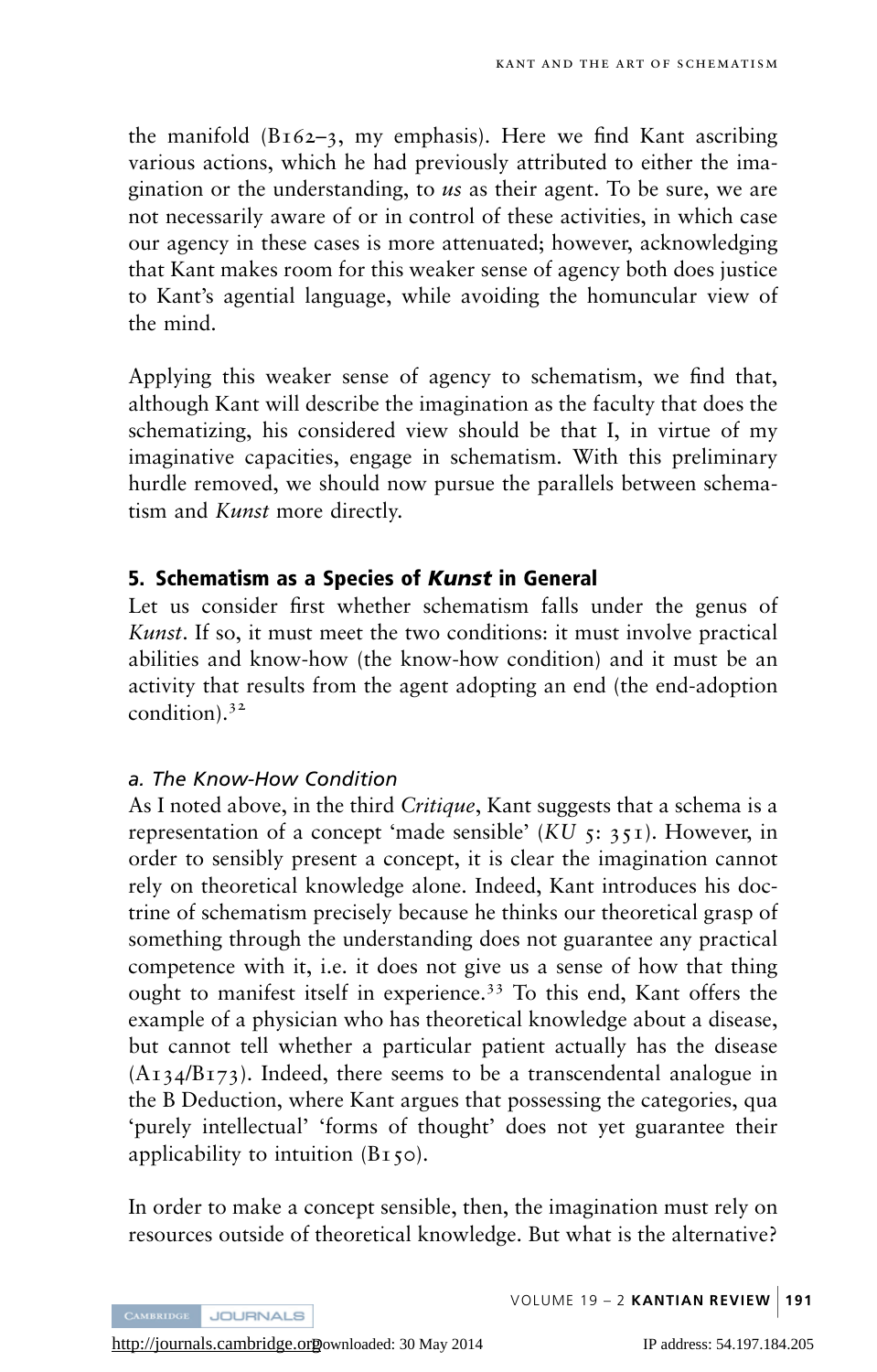Taking our cue from §43 of the third Critique, we are led to suspect that the imagination's ability to make a concept sensible is just that, an ability (Können): it involves skills that outstrip our theoretical knowledge (Wissen). And, indeed, when we consider what the imagination must do in order to make a concept sensible, we find that it relies on several skills. It must be able to *project* and *anticipate* the various marks of the concept in sensible, holistic terms and, at least in the empirical case, to adjust and readjust our schematic representation of a concept on the basis of further sensible experience or increased knowledge. These projections, anticipations and adjustments are the skills that contribute to the know-how of the imagination in its schematizing activities. In which case, schematism does meet the know-how condition of Kunst.

## b. The End-Adoption Condition

Turning to the end-adoption condition, *prima facie*, schematism seems to be very different from the sort of 'artistic' activities that result from more explicit, self-conscious end-adoption, for example, baking a cake. As noted above, schematism does not appear to be something we are aware of at all, let alone something we engage in because of an end we have consciously adopted.<sup>34</sup>

Despite these appearances, a closer look at schematism reveals that it can meet the end-adoption condition after all. To begin, it seems plausible that we develop at least some empirical schemata as a result of ends, either theoretical or practical, we have chosen. We often set ends for ourselves and engage in various activities in our pursuit of those ends. If, for example, I decide I want to learn to distinguish different herbs, I will engage in various activities, like tasting herbs, cooking with herbs, etc., which help me bring that end about. However, at least on a Kantian picture, I will also engage in various mental activities that aid me in pursuit of this end, one of which will presumably be schematism. My imagination will develop schemata for basil, chervil, rosemary, etc. and these schemata will put me in the position to recognize and differentiate these herbs.

To be sure, this does not mean that I choose to schematize in any robust sense, as I might choose to read the *Joy of Cooking*. But the endsadoption condition does not require us to choose the activity in this robust sense; as long as the activity is entailed by the end we have chosen, then it will meet this condition. Indeed, even in paradigmatically practical examples, for example, trying to hit a baseball, we do not robustly choose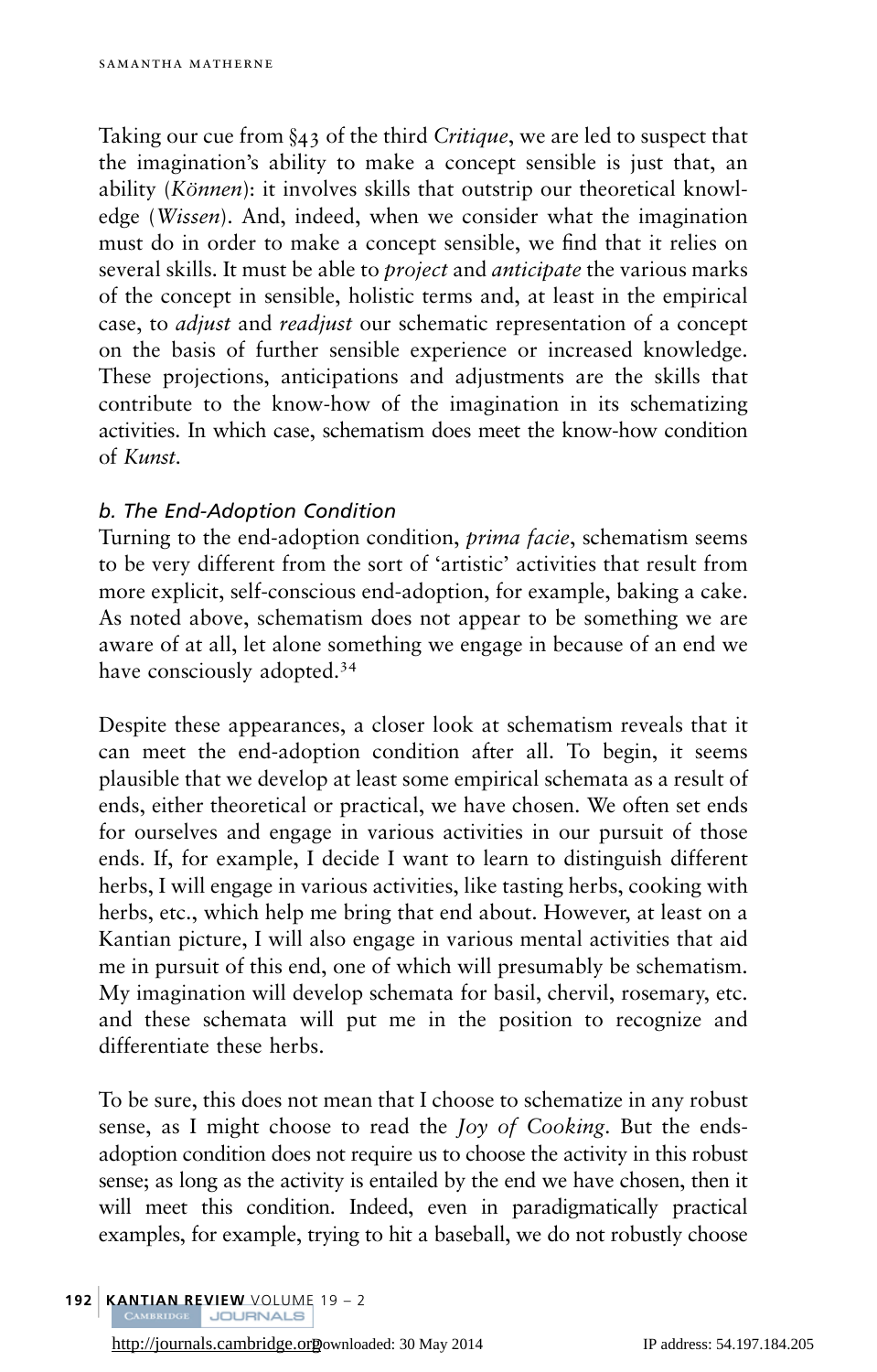every activity that aids us in pursuit of our ends. The batter often does not deliberately choose to raise his elbow, turn his hips, or follow through; indeed, if he did deliberately choose these activities at each moment, he would most likely never hit the ball. Nevertheless, these are activities that result from ends-adoption, just as, I am suggesting, schematism does.

Yet, this response only goes so far: although it shows that *some* of our schematizing activity can meet the end-adoption condition, this by no means shows that *all* empirical, let alone transcendental, schematizing activity meets this condition. After all, transcendental schematism happens *a priori*. And much, if not the majority, of our empirical schematizing results from simply 'bumping up' against things in the world, and this, it would seem, is not entirely up to us. So what sense could be made of talk of adoption of ends in these cases?

In order to answer this question, we need first to recognize that, for Kant, not all of the ends we adopt are up to us. Most prominently happiness, Kant argues, is not an end that is up to us; instead, as he puts it in the Groundwork, it is an end 'that can be presupposed surely and a priori in the case of every human being, because it belongs to his essence' (G  $4: 415-16$ ). Nevertheless, in the First Introduction to the third Critique he argues that there are technical imperatives of Kunst, albeit of a special kind, which arise from this necessary end.<sup>35</sup> This means that, for Kant, there are at least two kinds of imperatives of Kunst: imperatives relating to ends that are up to us and imperatives relating to necessary ends. This, in turn, opens up the possibility that not all Kunst is the result of an arbitrarily chosen end; some Kunst can be the result of ends we must adopt, ends necessitated by the kinds of beings we are.

This raises the question: is schematism guided by any necessary end? I think the answer is yes. For, as I will now show, all of our schematizing activities do involve the adoption of what I shall call the 'constitutive end' of the productive imagination.<sup>36</sup> By a constitutive end, I have in mind an end we must adopt in order to be able to engage in the activity at all. For example, engaging in the activity of playing Scrabble to win involves the constitutive end of scoring more points than your opponents. I take Kant to commit himself to the productive imagination having a constitutive end insofar as he offers a *functional* account of this capacity, i.e. insofar as he maintains that the productive imagination has a function that is teleologically aimed at a particular end. This end is what I take to be a constitutive end we must adopt in order to

**JOURNALS**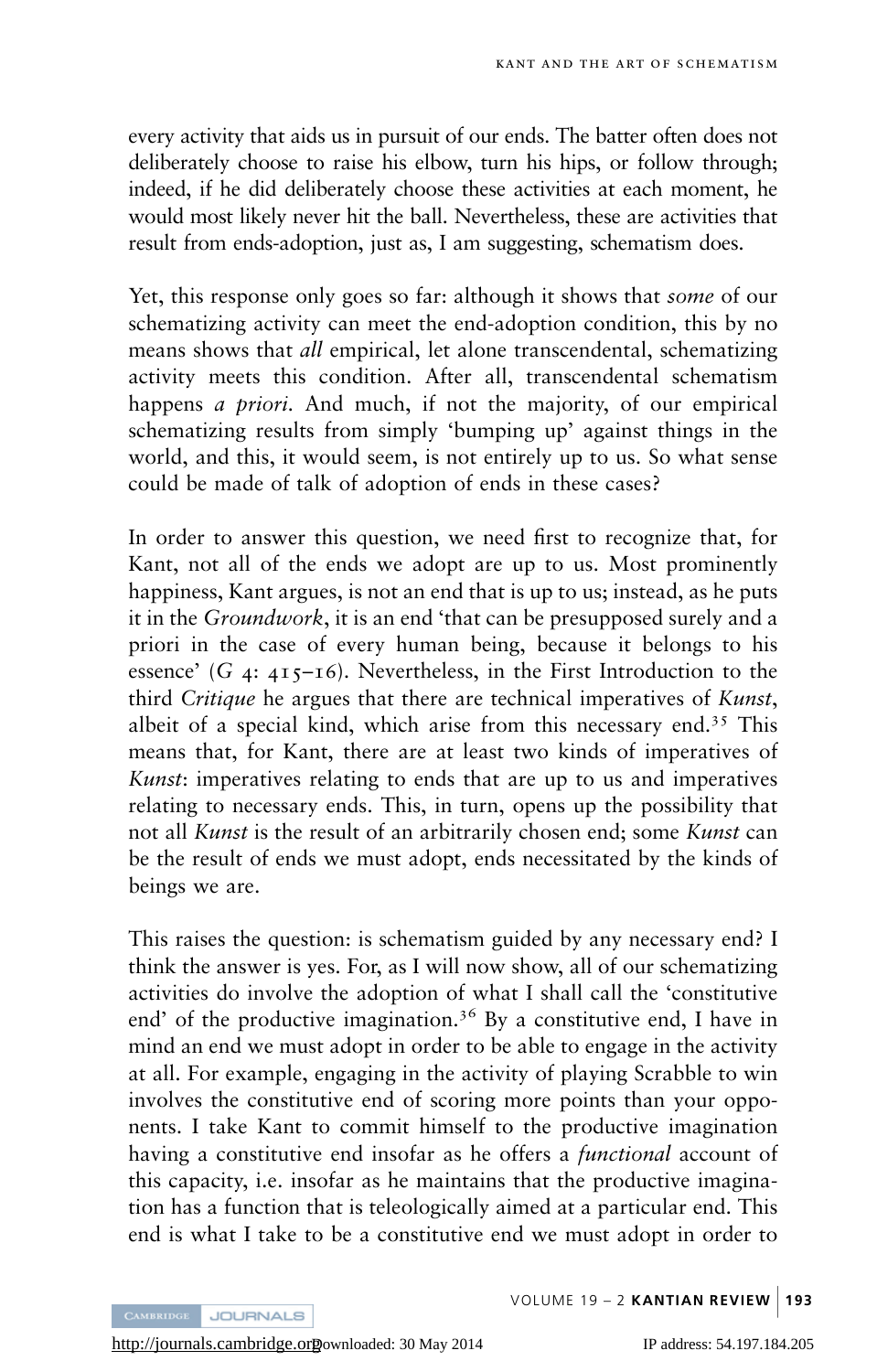exercise the productive imagination at all. In which case, all exercises of the productive imagination, including schematism, must adopt its constitutive end.

Evidence for this functional account of the productive imagination can be found in Kant's discussion of the 'transcendental function' of the productive imagination in the A Deduction. Here, Kant argues that the transcendental function of the imagination is associated with the aim of bringing about 'necessary unity in the synthesis of appearances':

insofar as [the productive imagination's] aim (Absicht) in regard to the manifold of appearances is nothing further than the necessary unity in their synthesis, this can be called the transcendental function of the imagination. (A123, my emphasis)

The 'necessary unity' Kant has in mind is the unity that is involved in experience, so he thinks that the transcendental function of the imagination plays a crucial role in making experience possible:

it is only by means of (vermittelst dieser) this transcendental function of the imagination that even the affinity of appearances, and with it the association and through the latter finally reproduction in accordance with laws, and consequently experience itself, become possible; for without them no concepts of objects at all would converge (zusammenfließen) into an experience (eine Erfahrung). (A123)

What I want to emphasize is Kant's rather striking claim that the imagination enables experience by getting our concepts to 'converge into an experience'. This, I believe, gives us an important insight into the function of the productive imagination: it has the aim of bringing about experience by getting our concepts to 'converge into an experience'. To put the point in a different way, the productive imagination is functionally aimed at bringing our concepts to bear on what we intuit.

Although this is the 'transcendental function' of the imagination, there is reason to think the same aim underwrites both transcendental and empirical schematism. For, in the case of transcendental schematism, the imagination aims at making experience in general possible, i.e. making it possible for concepts in general to converge on intuition in general. And it guarantees this possibility by bringing the categories to bear on the temporal manifold of inner sense, a precondition of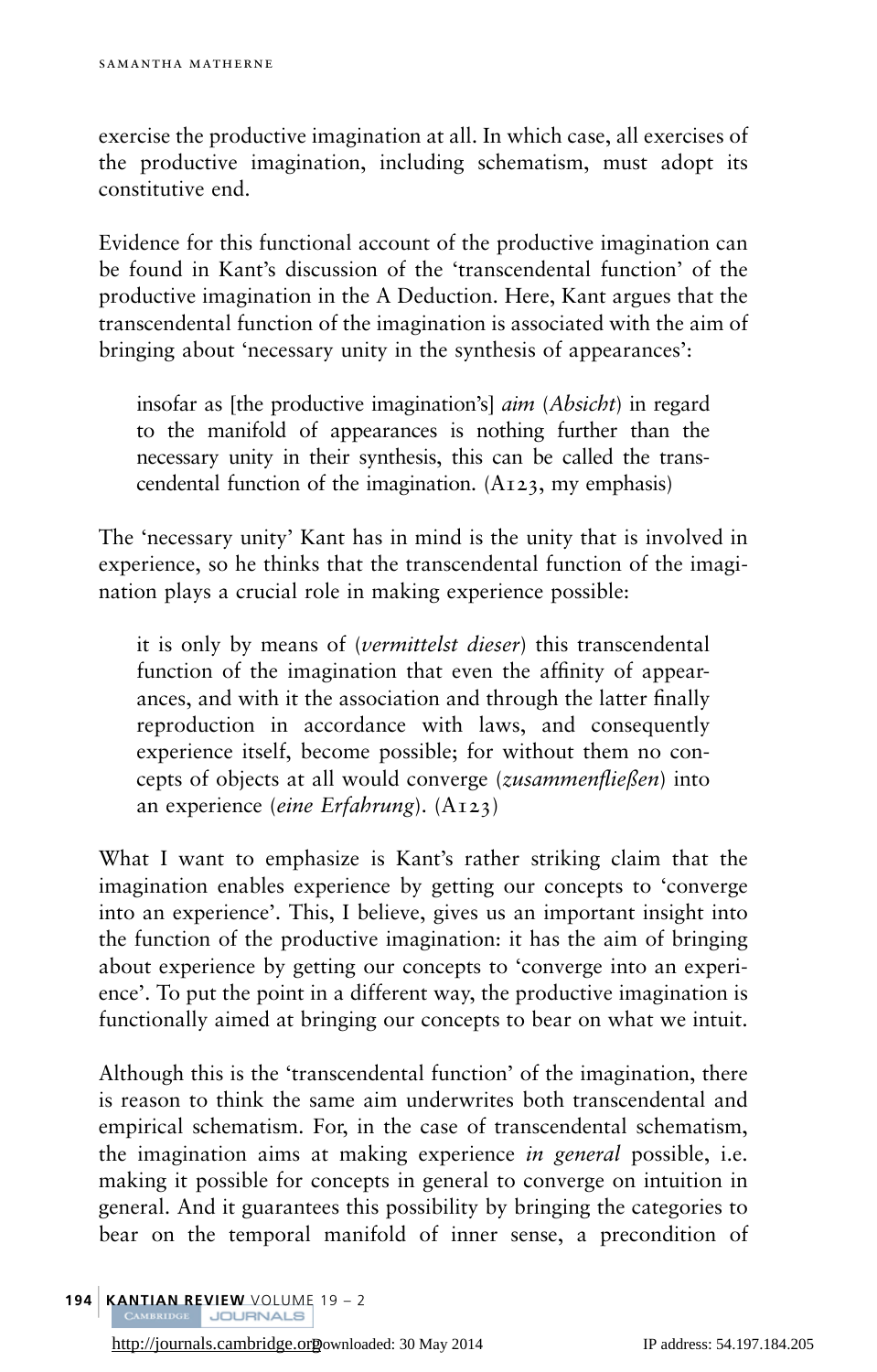experience at all. Meanwhile, in pure sensible and empirical schematism, the imagination aims at making *particular* experiences possible, for example, enabling the concepts 'triangle' or 'dog' to converge on a particular intuition. Schematism, in whatever form, then aims at getting concepts to converge into experience, hence, involves adopting the constitutive end of the productive imagination.

In the end, then, all schematism involves some form of end-adoption: insofar as we are engaged in some activity, say becoming a better homecook or exercising our productive imagination, we are thereby committed to the adoption of certain ends. Furthermore, if we couple this analysis of end-adoption with my earlier argument about why schematism meets the know-how condition, then we have reason to think schematism is an activity that falls under the genus Kunst. This is, indeed, a happy result, as it gives us at least one helpful way of cashing out what the concealed *Kunst* of schematism involves.

#### 6. Schematism and the Kunst of Genius

We now need to consider whether schematism also falls under one of the species of Kunst Kant discusses in the third Critique: does it at all resemble handicraft or genius? As I argue below, although there are some disanalogies between schematism and genius, by paying attention to often overlooked features of Kant's account of genius, we will find that schematism is, in fact, more continuous with genius than with handicraft.

#### a. Schematism and Genius: Apparent Contrasts

The activities involved in genius and schematism come apart most sharply with regard to the third feature of genius, namely, that it involves the expression of aesthetic ideas and a free proportion between the imagination and understanding. This emerges in §49, where Kant claims,

in the use of the imagination for cognition, the imagination is under the constraint (Zwange) of the understanding and is subject to the limitation of being adequate to its concepts; in an aesthetic respect, however, the imagination is free to provide, beyond that concord with the concept, unsought extensive undeveloped material for the understanding, of which the latter took no regard in its concept.  $(KU_5: 316-\frac{17}{2})$ 

Here, Kant contrasts two ways in which the imagination can present a concept. In the first case, the imagination is constrained by the understanding, insofar as it has to offer a 'logical presentation' of the concept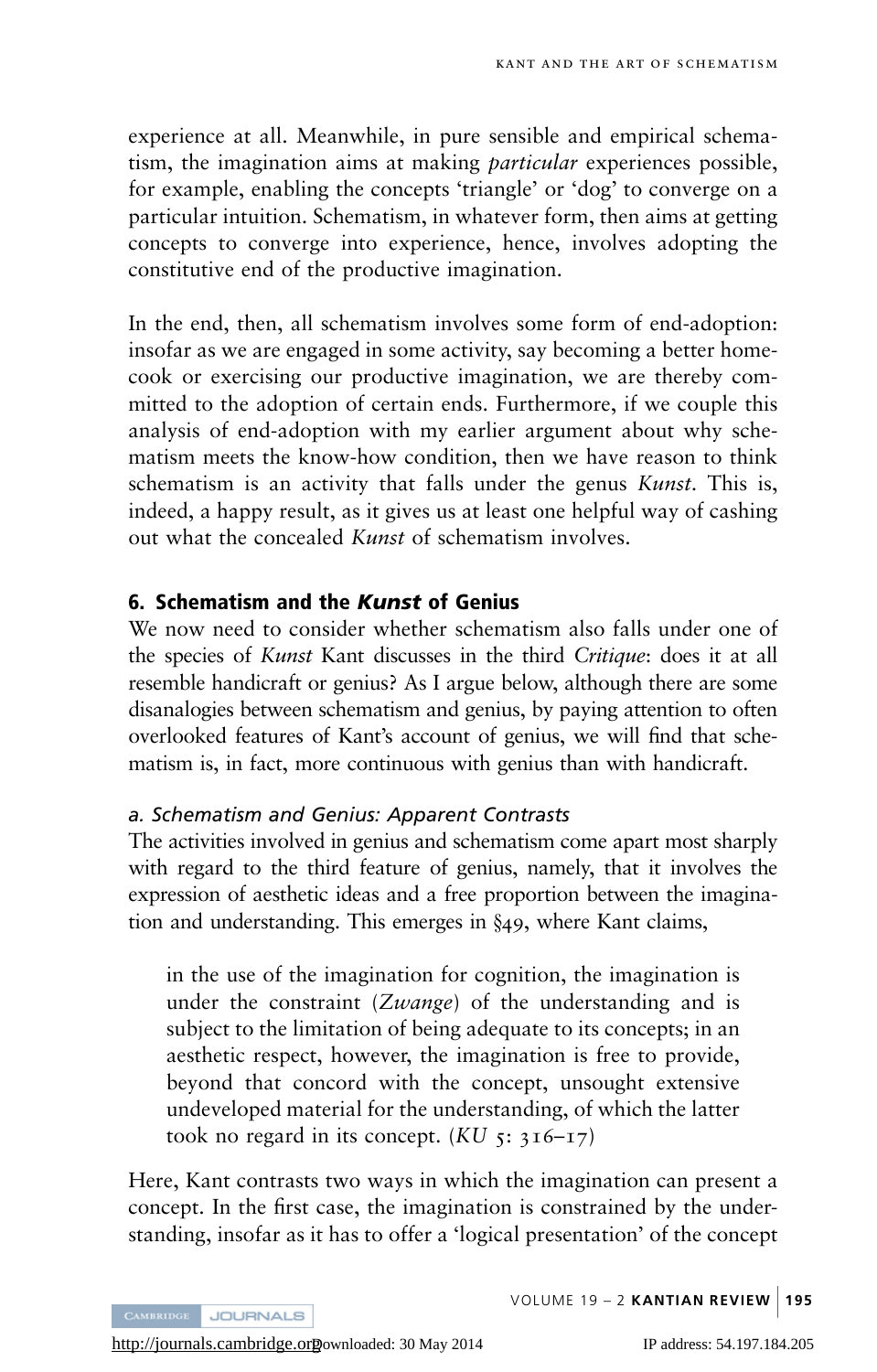that reflects its 'logical attributes'  $(KU_5; 315)$ . This type of 'direct' presentation of a concept is what Kant in  $\S$ 59 identifies with a schema (KU 5: 352). By contrast, in the second aesthetic case, the imagination is free from this constraint and creatively adds an aesthetic idea and aesthetic attributes to that concept. This results in an 'indirect' or 'symbolic' presentation of a concept  $(KU_5: 352)$ . In which case, the relationship holding between the imagination and understanding in schematism seems to be precisely what Kant wants to contrast with the free relation between these two capacities in genius's expression of aesthetic ideas.<sup>37</sup>

#### b. Schematism and Genius: Deeper Parallels

However, even if we were to concede that schematism and genius come apart with regard to the third feature of genius, this does not yet drive a wedge between schematism and the other three features of genius. In the first place, it is clear that insofar as both schematism and genius involve the imagination presenting a concept offered to it by the understanding, it will involve the second feature of genius. This, however, does not seem to be distinctive since it seems to be a feature shared by handicraft as well.

What aligns schematism with genius more decidedly is the way in which it involves the first and fourth features of genius: originality and being the result of a natural endowment. To appreciate this, however, we must pay careful attention to how exactly Kant is conceiving of originality and natural endowments. Turning, first, to his discussion of genius as an original talent, while it may be tempting to think of artistic production as original insofar as it is free from all constraint by rules and concepts, something like creation ex nihilo, this does not reflect Kant's view of originality. For Kant, the originality of genius necessarily involves constraint. This, in part, follows from the fact that genius counts as *Kunst*, something Kant thinks must involve normative constraint: 'For every Kunst presupposes rules which first lay the foundation by means of which a product that is to be called artistic is first represented as possible'  $(KU_5: 307, mV_5)$  emphasis).

Furthermore, Kant thinks that being constrained by formal, mechanical rules is also an 'essential condition' of genius  $(KU_5: 310)$ . Kant claims that, while an artist is free to come up with the aesthetic idea she wants to execute, the way in which she executes this must be constrained by mechanical, formal rules. In Kant's words,

there is no beautiful Kunst in which something mechanical, which can be grasped and followed according to rules, and thus

196 | KANTIAN REVIEW VOLUME 19 – 2<br>CAMBRIDGE | JOURNALS

<http://journals.cambridge.org>Downloaded: 30 May 2014 IP address: 54.197.184.205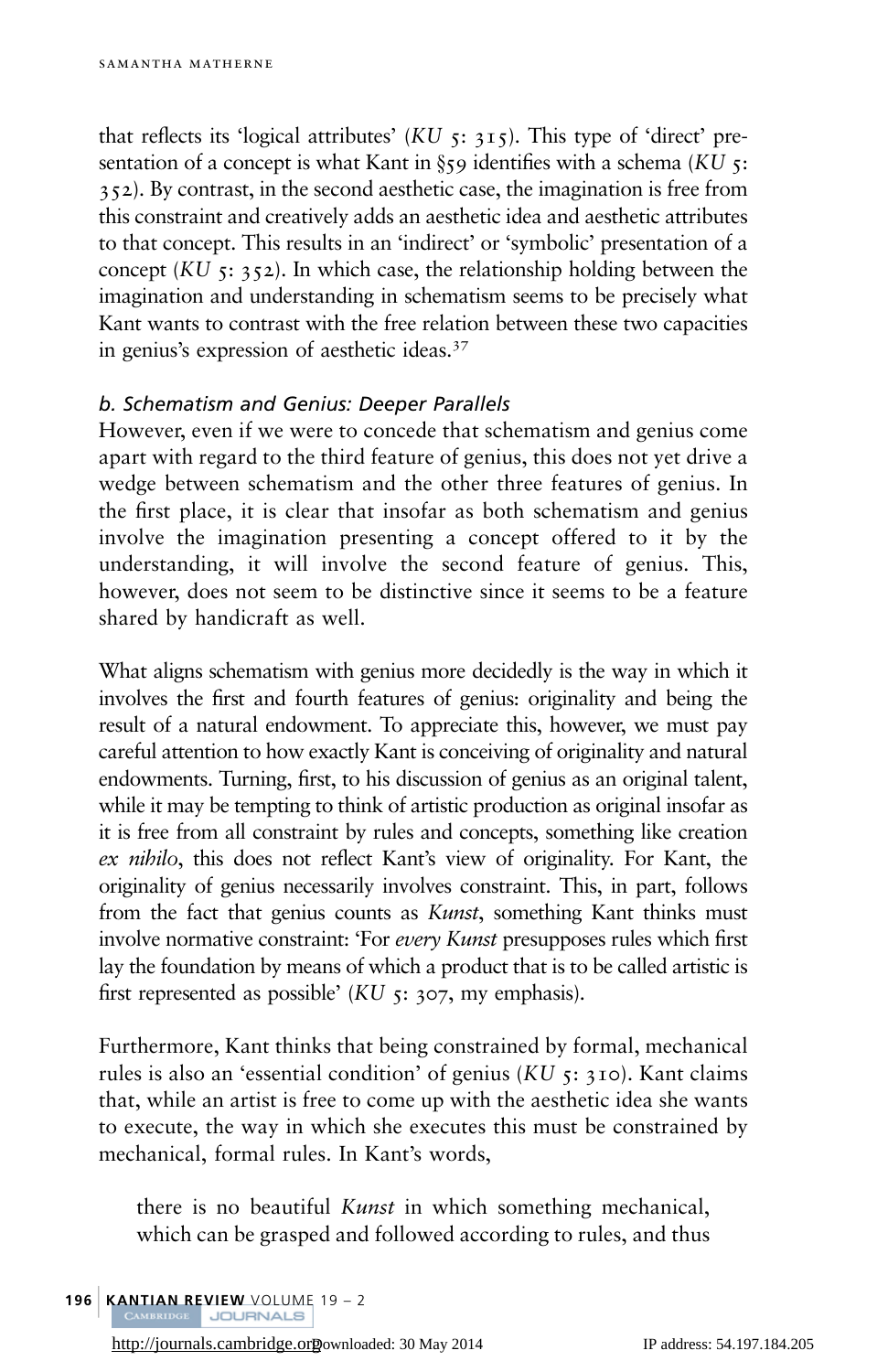something *academically correct*, does not constitute the essential condition of the *Kunst* ... Genius can only provide rich material (Stoff) for products of Kunst; its elaboration (Verarbeitung) and form require a talent that has been academically trained.  $(KU_5: 310)$ 

If, for example, a poet wants to write a sonnet, she is constrained by the formal rules for sonnets, rules that do not originate in her, but rules she must nevertheless follow in order to produce a sonnet. To be sure, this feature of genius does not account for its originality (the other 'essential condition'); nevertheless, it does reveal that, for Kant, an activity can still be original even if it is constrained by mechanical rules.

But even if we turn our attention to the original features of genius, displayed most vividly in the expression of an aesthetic idea through a work of art, we find that here too genius is constrained. In fact, what we find is that an artist's activities are original *because* they are governed by norms of a particular sort, namely, self-given norms. This contrasts genius with handicraft: whereas in the Kunst of handicraft, one is guided by rules extrinsic to her, in the Kunst of genius, 'nature in the subject [i.e. in the artist] must give the rule to art'  $(KU_5: 307)$ .

We can distinguish two sorts of self-given norms that guide artistic production on Kant's view. In the first place, Kant suggests there are self-given norms that govern the artist's production of an aesthetic idea. Insofar as the aesthetic idea must be a presentation of the concept at stake, it must, in some sense, 'belong to' that concept, i.e. it cannot be so divorced from the concept that it would no longer count as its presentation  $(KU_5: 315)$ . However, the artist's imaginative process for developing such an aesthetic idea cannot be guided by an external standard: insofar as the process is original, neither the logical content of the concept nor some other artist's rendering of it can guide her. Instead, Kant suggests, the artist is guided by an internal standard, her own sense for what aesthetic idea will do justice to the concept: as Kant puts it, the artist has 'no other standard than the feeling of unity in the presentation'  $(KU_5: 319)$ . In the second place, when we consider the artist's execution of an aesthetic idea in a particular medium, say, on a canvas or on the page, her creation and revision process must be guided by internal standards, i.e. her *own* sense of what counts as a 'good' or 'bad' way of presenting that idea concretely.<sup>38</sup> If she, instead, emulates external standards, she is once again failing to be original. In the end, then, the artist's activities are original insofar as she is guided not by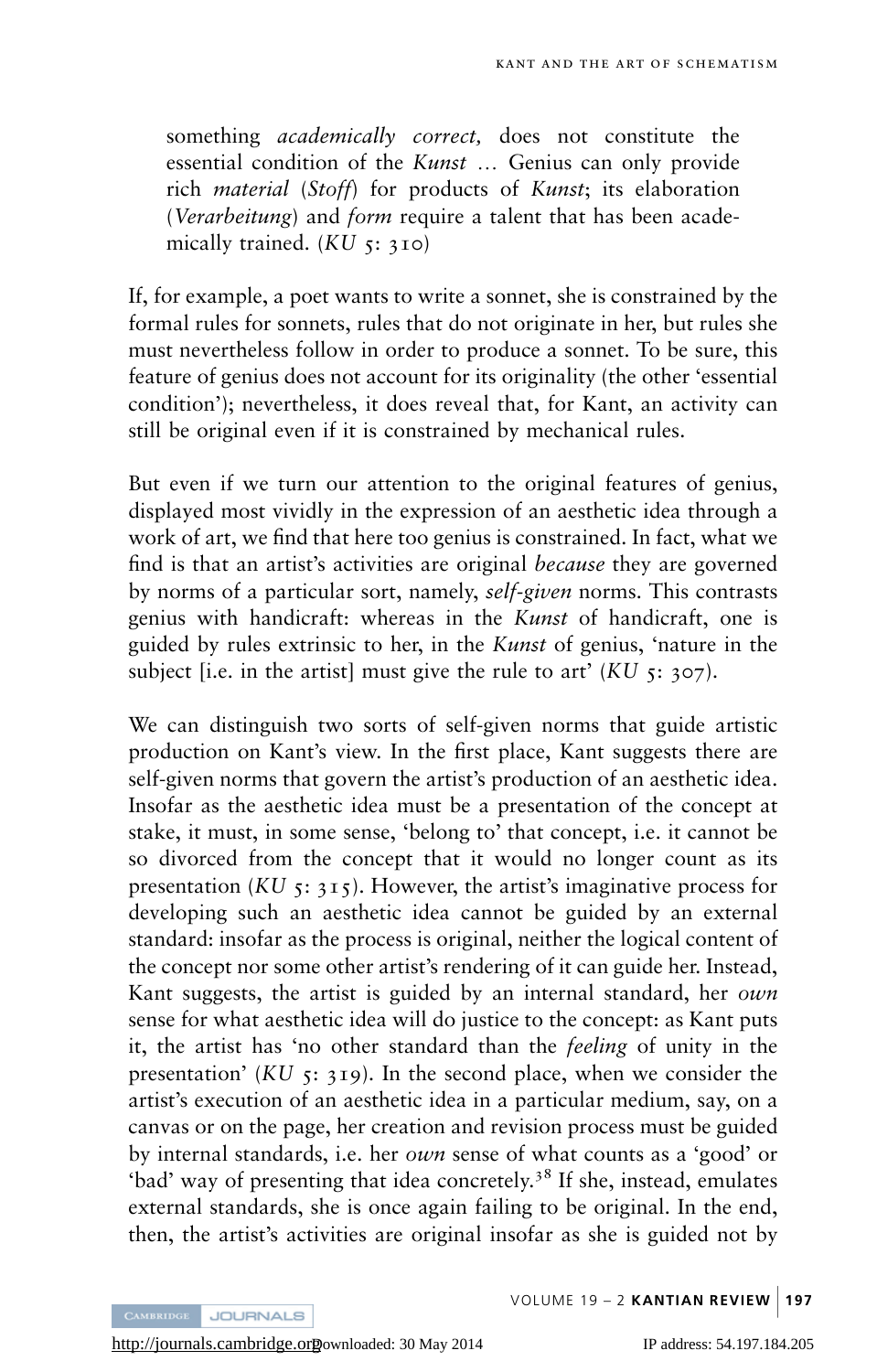norms imposed on her 'from without', but by norms she develops internally and imposes upon herself.

If we now consider whether schematism is original in this sense, as involving self-given norms, several important similarities come to the fore. In both genius and schematism, the way in which (1) the imagination presents a concept (through an aesthetic idea or a schema) and (2) the 'material' (the artist's medium or the manifold of intuition) is manipulated must be guided by self-given norms.<sup>39</sup> On the first count, as we have already seen, in order for the imagination to develop a schema in the first place it must rely on know-how. These skills, however, appear to be norm-guided: there are right and wrong ways to anticipate, project and adjust expectations for how a concept manifests in sensible terms. My schema of chervil, for example, should not accommodate every green herb I come across. But these norms are not external rules that we somehow internalize; they are norms that are self-given. To be sure, in the empirical case, the imagination develops schemata as a result of 'bumping against' the world; however, the world does not offer us step-by-step recipes for how to imaginatively develop a schema. This is a skill our imaginations must develop internally. Even more so in the transcendental case, since transcendental schematism is a condition of having any experience at all, the norms that guide it cannot be given from the outside, but must rather have an internal source. In both cases, then, the production of a schema is guided, at least in part, by norms I, through my imagination, develop for right and wrong ways to imaginatively project, anticipate and adjust. Secondly, when we synthesize an intuition in accordance with a schema, this activity too involves self-given norms: given that a schema is a representation our imaginations develop internally that can serve as a rule or procedure for us to follow in synthesizing intuition, when we actually perform this synthesis, our activity will be guided by a self-given norm. Ultimately, insofar as self-given norms guide our schematizing activities in these ways, it mirrors the originality involved in genius.

We are now in the position to consider the final way in which schematism parallels genius: it shares in the fourth feature of genius, namely, it is a natural endowment. This parallel is particularly important because it promises to shed light on what has seemed like obscurity to so many, namely, Kant's claim that schematism is a hidden Kunst. Recall that, according to Kant, the free use of the imagination and understanding in genius is something that is brought about through a natural endowment of the artist (KU  $\zeta$ : 318). And, since this natural gift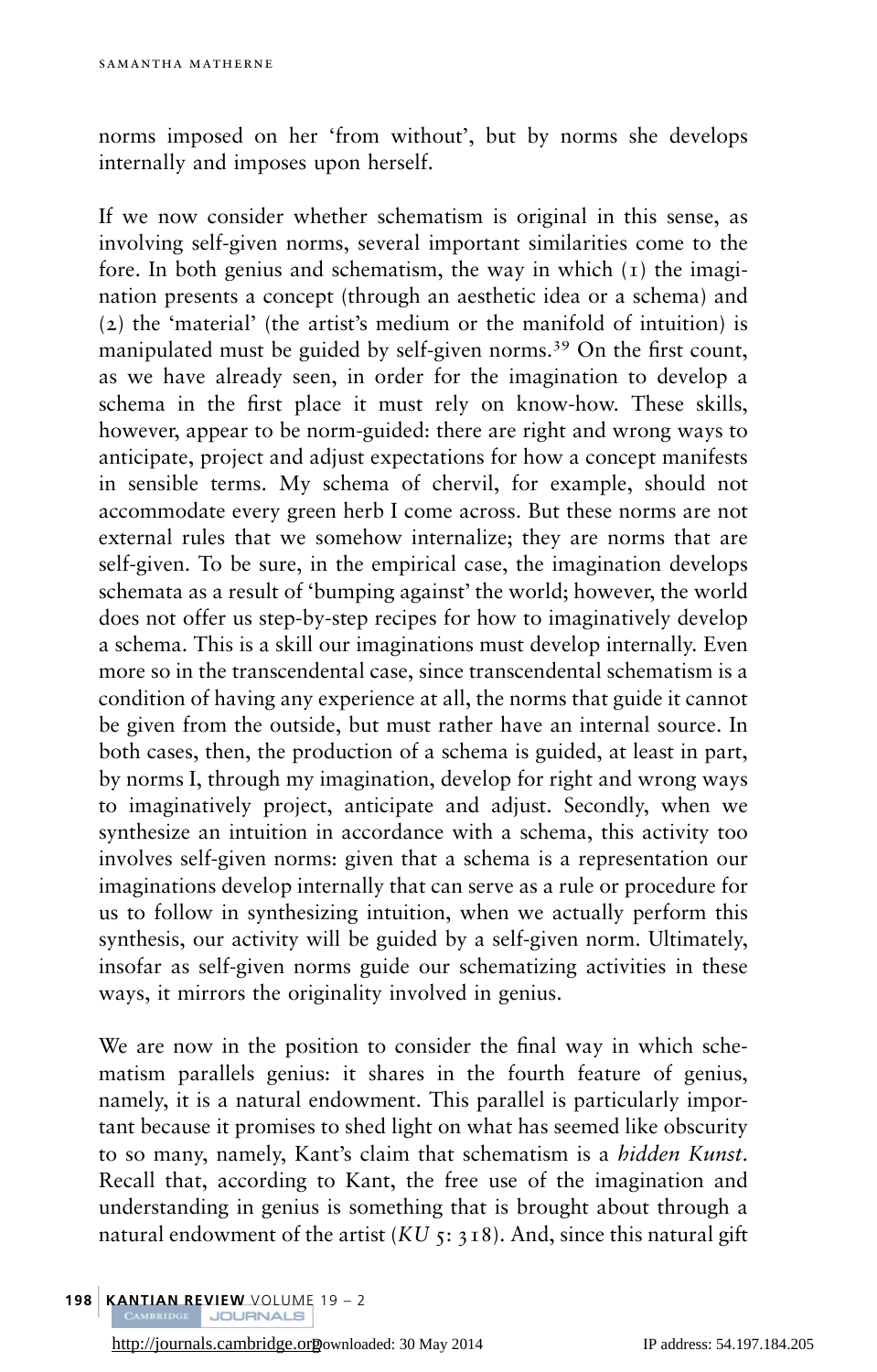is just that, a gift, something given to her and not intentionally brought about, the artist cannot fully describe, explain or even 'know' how exactly the production process takes place  $(KU, \tau; 308)$ . It is in this sense that the inner workings of the artistic process are hidden from the artist.

What I would like to suggest is that by calling schematism a hidden Kunst Kant is alerting us to the fact that it, like genius, is a natural endowment we cannot fully understand. Schematism, in whatever form, involves a process that we are not fully conscious of, let alone have much insight into. Although I might, for example, be able to explain to someone how to play a C Major scale on the piano, I cannot explain to someone how to make her imagination schematize a concept. Unlike many skills that we can articulate to ourselves, our ability to schematize is, then, more like a 'natural endowment' or a 'gift'. And, it is in this sense, that schematism is a hidden Kunst.

In general, then, although there are some dissimilarities between schematism and genius, we have more reason to align it with this aesthetic form of Kunst than with the Kunst of handicraft. Indeed, when we take a closer look at Kant's conception of constrained originality and his discussion of natural endowments, we gain insight not only into the artistic aspects of schematism, but into its more mysterious aspects as well.

### 7. Conclusion

When Kant calls schematism hidden Kunst, he is not just being obscure. To the contrary, a literal reading of this claim reveals that not only does schematism fall under the genus *Kunst*, but also it in many, though not in all, regards falls under the species of Kunst associated with genius. Indeed, we realize that schematism not only involves know-how and ends-adoption, but also that it, like genius, involves constrained originality and a hidden natural endowment. By following out the clue from Kant's choice of terms, then, we can acquire considerable insight into the schematism process.

This, in turn, points towards yet another way in which the 'aesthetic interpretation' of schematism is productive for our understanding of it. As commentators like Schaper and Bell have already shown, reading Kant's theory of schematism in light of the third Critique can elucidate this notoriously difficult portion of the first Critique. While they focus primarily on the connection between schematism and Kant's discussion of judgement in the third Critique, in this article I have shown we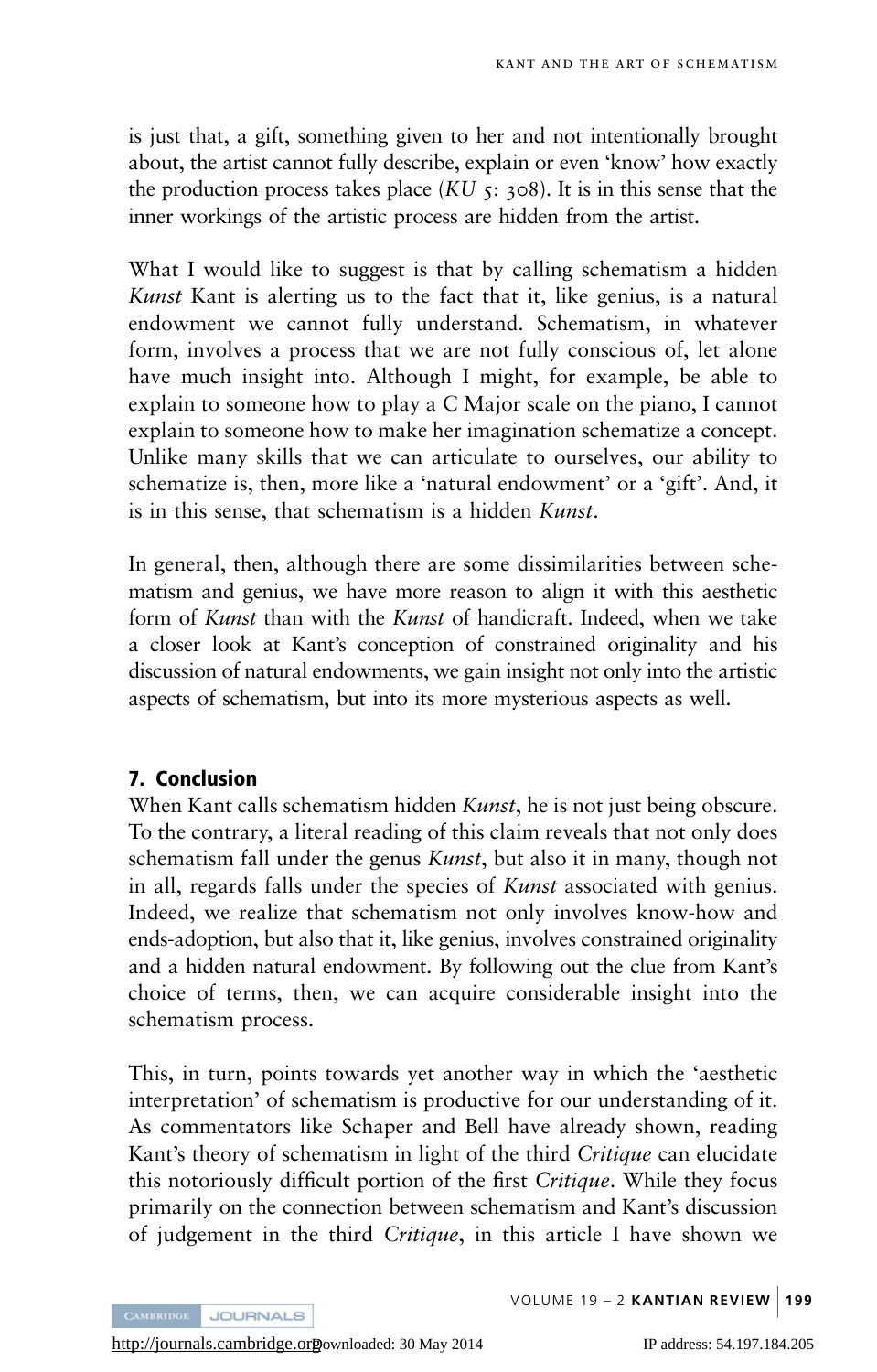should also direct our attention to the connection between schematism and the notion of Kunst so prominent in this latter text. However, in addition to augmenting the aesthetic interpretation of schematism, these considerations promise to contribute to the growing body of literature that explores the value of the aesthetic for Kant's philosophy more generally. Whether we consider earlier work by Rudolph Makkreel and Hannah Ginsborg, or more recent work by Fiona Hughes, Henry Allison, Béatrice Longuenesse, among others, there is mounting evidence that suggests we ought to read the third *Critique* not just as an analysis of aesthetic experience per se, but as an invaluable resource for under-standing Kant's theoretical philosophy.<sup>40</sup> As Rebecca Kukla ([2006](#page-25-0): 1) nicely summarizes this conviction,

we cannot properly understand Kant's critical epistemological program or his account of empirical cognition without also understanding his account of aesthetic judgment, imagination, and sensibility.

Our present discussion is intended as but one moment of this larger movement, the movement that seeks to elucidate the glimmer of insight Kant had in the Schematism: the art of everyday experience. $4<sup>T</sup>$ 

#### Notes

- $1$  A/B: Critique of Pure Reason (Kant [1998](#page-24-0)): all references are to the A and B pagination of the 1st and 2nd edns. All other references are to the volume and page of Kants gesammelte Schriften (KGS) (Kant [1902](#page-24-0)). G (KGS 4): Groundwork to the Meta*physics of Morals.* EE (*KGS* 20) (Kant [1997](#page-24-0)): First Introduction to the Critique of Judgment in Critique of the Power of Judgment. KU (KGS 5): Critique of the Power of Judgment (Kant [2002](#page-24-0)). R (KGS 15–19): Reflexionen (Kant [1882](#page-24-0)).
- 2 Bennett  $(1966)$  $(1966)$  $(1966)$ : 'there is something which we do but which we cannot catch ourselves at because it lies too deep'  $(142)$ . Pippin  $(1976)$  $(1976)$  $(1976)$ : the claim gives us 'a good deal of speculative freedom in trying to come to terms with what it [schematism] might do'  $(170)$ . Guyer  $(1987)$  $(1987)$  $(1987)$ : the claim involves a 'sense of obscurity' and 'pessimism'  $(158)$ , and in (2006): it involves 'melodramatic language' (96).
- 3 See also Gibbons ([1994](#page-24-0): chs 2 and 3) for a development of Bell's position. For criticism of the aesthetic interpretation of the Schematism, see Allison ([2004](#page-24-0): 221, 486–7 nn. 34–6).
- 4 Schaper does describe the hidden Kunst claim as a 'key phrase' (1964: 277); however, she does not pursue the import of Kant's use of Kunst in this passage. Meanwhile, Bell does discuss how our aesthetic experience of a work of art sheds light on the 'art of judgment'; however, he does not directly relate this discussion of the third Critique to the A141/B181 passage in the Schematism.
- 5 Though I shall not pursue this here, a sharper interpretative focus on the notion of Kunst promises to shed light on the connections Schaper and Bell draw between the productive imagination and power of judgement insofar as in the Introduction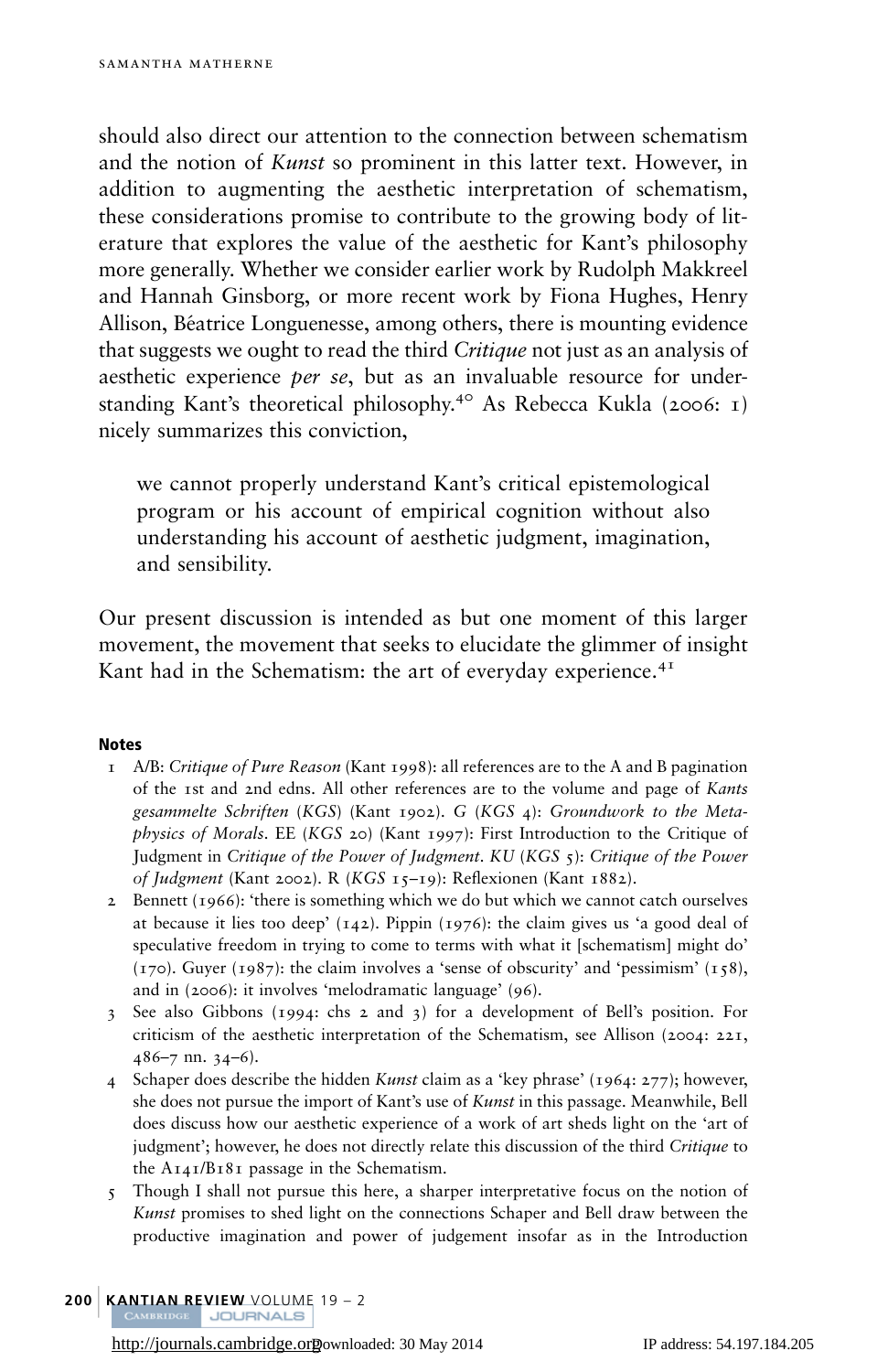Kant indicates that the power of judgement is the 'faculty of cognition' that has its 'application to' Kunst (KU 5: 198) (see also EE 20: 246).

- 6 Though Kant says that Kunst in this sense involves only 'production through freedom', I do not take this to mean that *Kunst* must involve only autonomous action in the moral sense. Rather, as long as the agent is engaging in the activity in light of some reason or other, i.e. as the result of 'rational consideration', then she is producing through freedom, which stands in sharp contrast to the purely instinctive production that the bees engage in.
- 7 To be sure, in the Third Moment of Taste, Kant suggests that a beautiful object, hence a beautiful work of art, involves 'purposiveness without a purpose'; however, in those earlier sections, Kant is describing how we *experience* an already produced work of art, not the end-guided *activity* through which a work of art is produced.
- 8 See also R1650 (16: 65), R1892 (16: 150), R2704 (16: 477), R2707 (16: 478), R2709  $(16: 478).$
- 9 That Kunst requires both conditions is also evident in the First Introduction to the third Critique, where Kant argues that imperatives of Kunst are relevant, on the one hand, to ends-adoption and 'the Kunst of bringing about that which one wishes should exist' and, on the other hand, to know-how insofar as these imperatives are imperatives of skill ('technical imperatives') (EE 20: 200, see also G 4:  $415-17$ ).
- 10 R1866 (16: 142–3): 'Kunst: Lehr Kunst mechanisch (Handwerk) Kommt darauf an, wie und wodurch man etwas kan [sic]. des genie [sic]'. See also, R2026 (16: 201): 'Alle Unterweisung ist entweder in der Kunst oder der Wissenschaft. Die erste ist entweder BrodKunst oder freye Kunst. Jene ist Handwerk. Die freye Kunst ist die, welche durch Lohn bewogen niemand selbst hervorbringen kan, wobey also der Geist ganz frey ist, d.i. Kunst des genies; dergleichen sind eigentlich nur die Künste des Geistes und nicht des korperlichen [sic] Gebrauchs', and R941 (15: 417).
- $11$  That genius meets the two conditions of the genus *Kunst* is evident in §49 where Kant says genius involves the adoption of a 'determinate concept of the product, as an end'  $(KU_5: 317)$  (hence, meets the end-adoption condition) and is a talent for Kunst, not for science (hence, meets the know-how condition). To be sure, he does claim that genius is 'not a predisposition of skill for that which can be learned in accordance with some rule'; however, this does not mean genius is skill-free, but rather does not involve a skill for following pre-given rules  $(KU, \tau; 307)$ . That handicraft also meets the two conditions of generic *Kunst* follows from the fact that it  $(I)$  adopts an end, namely, remuneration; and (2) involves the know-how and skill for following pre-given rules  $(KU_5: 310)$ .
- 12 See also R812 (15: 361), R963 (15: 424), R1866 (16: 142), R2026 (16: 201), R2705 (16: 477) for the distinction between fine art and handicraft.
- 13 Though we often use genius substantively as a synonym for an artist, Kant more often uses genius to describe the mental disposition of an artist  $(KU, 5: 307)$ . Hence his analysis of genius in terms of the 'faculties of the mind that constitute genius' (title of §49). This, I take it, is why he aligns genius with the *activity* of free Kunst.
- 14 See Tonelli ([1966](#page-25-0)) for a discussion of the development of Kant's notion of genius from the pre-Critical period to the third Critique.
- $15$  For handicraft in this regard, see KU  $5: 310$  and R941 (15: 417).
- 16 For the contrast between genius and science, see KU  $\S$ 46–7, R621 (15: 268), R812 (15: 361), R829 (15: 370)
- 17 See below for a more thorough discussion of originality. See also R812 (15: 361), R933 (15: 414) and R949 (15: 420-1).

**JOURNALS**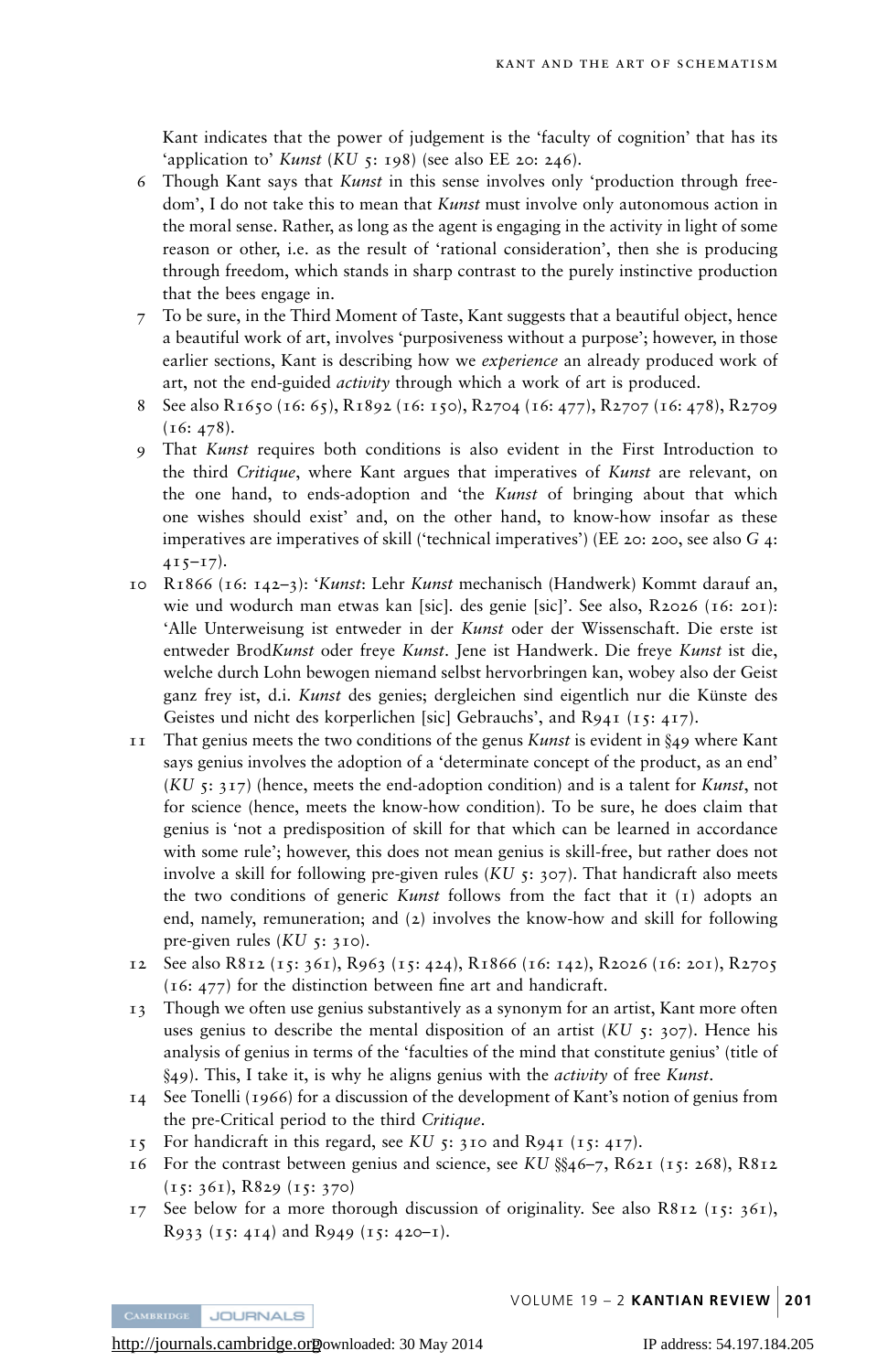- 18 For example, Ernest Hemingway, in a letter to Gertrude Stein, suggests that his aim in his short story 'Big Two-Hearted River' is to 'do the country like Cézanne' (Hemingway [1981](#page-24-0): 122). This, then, would be the concept he pursues and presents through the imaginative representation of the character Nick Adams, the experience of fishing, etc.
- 19 See Gammon ([1997](#page-24-0)) for a discussion of Kant's theory of exemplary originality.
- 20 I take the point he is making here to be similar to his earlier claim in  $\S$ 21 about the judgement of taste: although all cognition involves a basic relationship between the understanding and the imagination, in a judgement of taste these capacities are apportioned to each other in a unique way, i.e. in a way that is 'optimal for the animation of both powers'  $(KU_5: 238-9)$ .
- 21 To be sure, both genius and handicraft are free in the sense that they involve choices grounded in reason, i.e. the sort of freedom Kant discusses in relation to endsadoption in  $\S$ 43. However, there is another kind of freedom that they do not share, the freedom Kant associates with 'play' and 'spirit', i.e. the freedom of genius.
- 22 For a more thorough discussion of aesthetic ideas, see Matherne ([2013](#page-25-0)).
- 23 See also KU 5: 309
- 24 Kant summarizes these features as follows, 'According to these presuppositions, genius is the exemplary originality of the natural endowment of a subject for the free use of his cognitive faculties'  $(KU_5: 318)$ .
- 25 I therefore do not take the problem of homogeneity to be one that applies only in the case of transcendental schematism (in disagreement with Walsh ([1957](#page-25-0)/8), Chipman  $(1972)$  $(1972)$  $(1972)$  and Pippin  $(1976)$  $(1976)$  $(1976)$ ).
- 26 Although I cannot discuss the following issue at length, insofar as I take empirical schemata to mediate between a concept and an intuition, my interpretation contrasts with a popular interpretation of empirical schemata as identical to empirical concepts, put forward most notably by Chipman ([1972](#page-24-0): 42), and can be found in Bennett ([1966](#page-24-0): 151) and Guyer ([2006](#page-24-0): 97). I do not think that Kant makes this identification. For one, the way Kant sets up schemata as mediating between concepts and intuitions, something he does even in his discussion of empirical schemata, seems to preclude this. Moreover, given that a schema is not just an intellectual representation but is a sensible representation as well, this too should set it apart from a concept. For an argument why Kant should make this distinction, see Pippin ([1976](#page-25-0): 166–7). For an alternative argument that schemata cannot be identical to concepts on the grounds that they are pre-discursive representations that play a role in concept-formation, see Longuenesse ([1998](#page-25-0): 116–17), Allison ([2001](#page-24-0): 25–6; [2004](#page-24-0): 209–10).
- 27 This supports Heidegger's claim in Kant and the Problem of Metaphysics that 'The formation of the schema is the making-sensible of concepts' ([1990](#page-24-0): 68).
- 28 Kant, in fact, connects monograms to Kunst, when he suggests that these are the sketches or silhouettes *painters* have in their heads  $(A_57/B_598)$ .
- 29 I shall leave it open as to whether transcendental schemata are exclusively temporal, as Allison ([2004](#page-24-0):  $217-18$ ) suggests, or whether they can involve spatial determinations as well, see Guyer ([1987](#page-24-0): 174; [2006](#page-24-0): 98–9).
- 30 This is somewhat obscured by the fact that Kant also says that 'the procedure of the understanding with these schemata [is what we will call] the *schematism* of the pure understanding'  $(A_{14} \circ B_{179})$ . But, in the following sentence, Kant clarifies his view by saying that 'The schema is in itself always only a product of the imagination' (A140/B179).
- 31 I return to the 'aim' of the imagination in more detail in section 5b.
- 32 This possibility seems threatened by Kant's discussion of determining and reflecting judgement in  $\S$ 5 of the First Introduction of the third Critique, where he aligns the
- **202 | KANTIAN REVIEW VOLUME 19 2**<br>| CAMBRIDGE | JOURNALS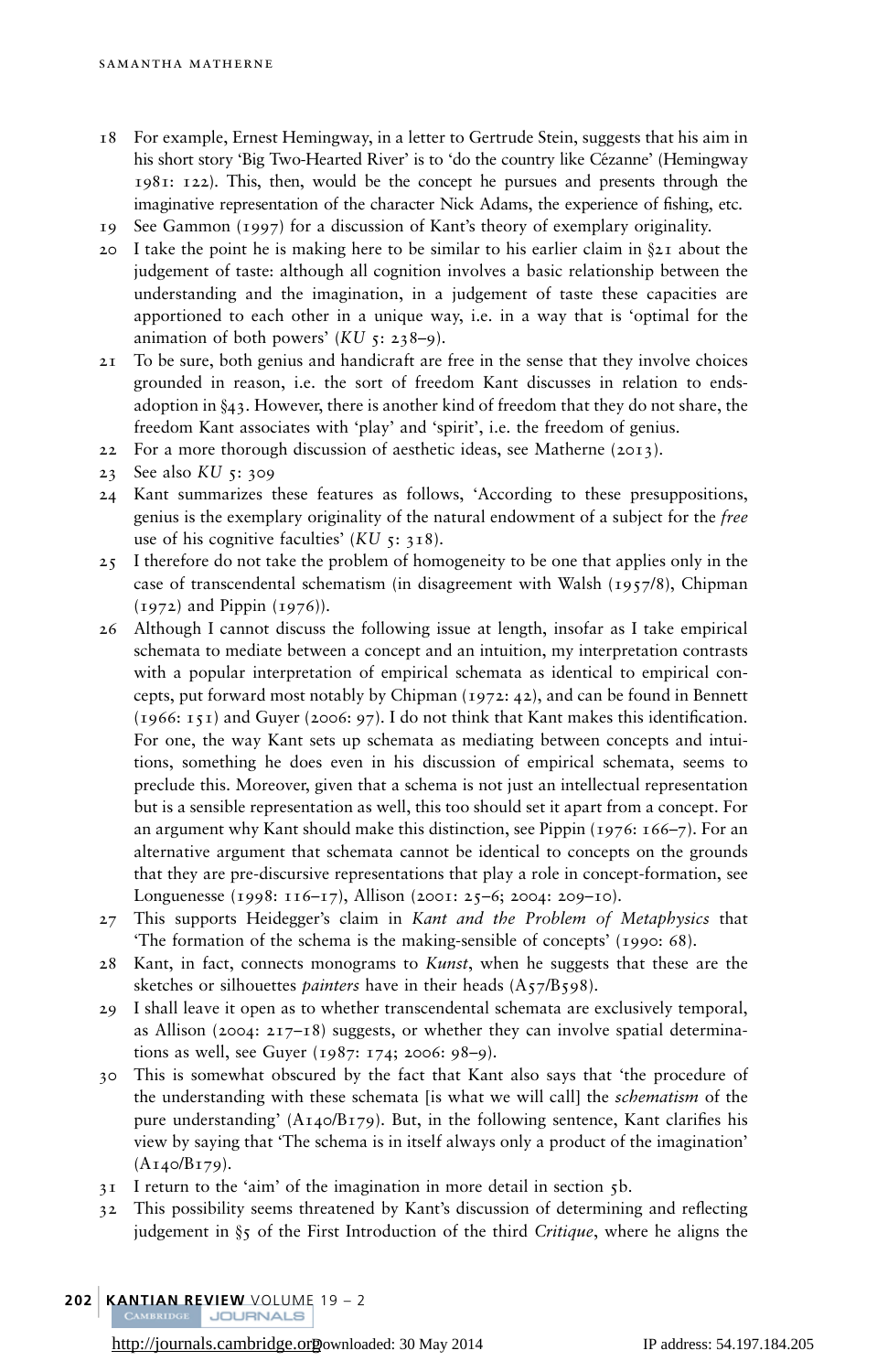schematic use of judgement with determining or *mechanical* judgement, and the technical or *künstlich* use of judgement with reflecting judgment (EE 20: 212–14). But it is crucial to note that, in this passage, Kant is contrasting determining and reflecting forms of *judgement*; he is not addressing the *imagination's* schematizing activities. To put the point another way, what Kant is concerned with in this passage is the way in which judgement can either *proceed schematically* or *technically*; he is not taking up how the imagination *schematizes*. Moreover, the imagination's schematizing activities are, in fact, preconditions of proceeding schematically in judgement. For, in a determining judgement, we mechanically apply a concept to an intuition; however, in order for us to be able to apply that concept to intuitions at all, we *first* need a schema, which mediates between concepts and intuitions.

- 33 Here I differ from Warnock ([1949](#page-25-0)) who argues that possessing a concept involves the ability to use the concept. In Kant's example, although the physician 'understands the universal *in abstracto* [he] cannot distinguish whether a case *in concreto* belongs under it'.
- 34 For other instances of Kunst that involves the end-adoption condition in the first Critique, see Kant's discussion of the argument from design  $(A626-7/B254-5)$ , architectonic as the Kunst of systems (A832/B860-A835/B863), and dialectical Kunst (A61–3/B86–8, B141n., A502/B530, A606/B634).
- 35 See EE 20: 200n. In claiming that there are technical imperatives that are associated with happiness, Kant, in the First Introduction, takes himself to be correcting his earlier position in the *Groundwork*, where he did not treat imperatives of happiness as imperatives of Kunst. That being said, Kant acknowledges that there is a difference between the imperatives associated with happiness and those associated with contingent ends.
- 36 This notion of constitutive ends is shaped by the account of 'internal standards' in Korsgaard ([1999](#page-24-0):  $\S_4$ ); formal features of judgement and the 'strong notion' of form as an internal standard in Engstrom ([2009](#page-24-0): 98–118, 131–3); and formal principles and formal ends in Reath ([2010](#page-25-0):  $\S$ 3; [2013](#page-25-0):  $\S$ I, B and 3).
- 37 This is not to say that the free exercise of our capacities in an aesthetic context cannot relate to cognition at all; indeed, Kant continues in this passage by claiming that aesthetic ideas can be applied 'subjectively, for the animation of the cognitive powers, and thus also indirectly to cognitions'  $(KU_5: 317)$ . This, I take it, leaves room on Kant's view for aesthetic ideas to perform an, at least, indirect cognitive function, a topic I cannot pursue further here.
- 38 We find a nice example of this type of self-given norm in Ernest Hemingway's early career. As was noted above, in his short story 'Big Two-Hearted River', Hemingway claims he wants to 'do the country like Cézanne' and his own understanding of what this amounts to constrains him in the creation and revision process. As we see in a letter to Bob McAlmon regarding the revision process, Hemingway, who had originally included a long monologue by Nick Adams, eliminates this because it does not accord with this guiding concept: 'decided that all that mental conversation in the long fishing story is the shit and have cut it all out. I got a hell of a shock when I realized how bad it was and that shocked me back into the river again and I've finished it off the way it ought to have been all along' (Hemingway [1981](#page-24-0): 133).
- 39 To make the analogy complete, this process in genius leads ultimately to the production of a work of art, whereas this process in schematism leads ultimately to the production of either an image (in the empirical case) or a determining of time (in the transcendental case).
- 40 In Imagination and Interpretation in Kant (1990), Makkreel argues that the third Critique reveals the imagination plays not just a constitutive role in experience, but an

**JOURNALS**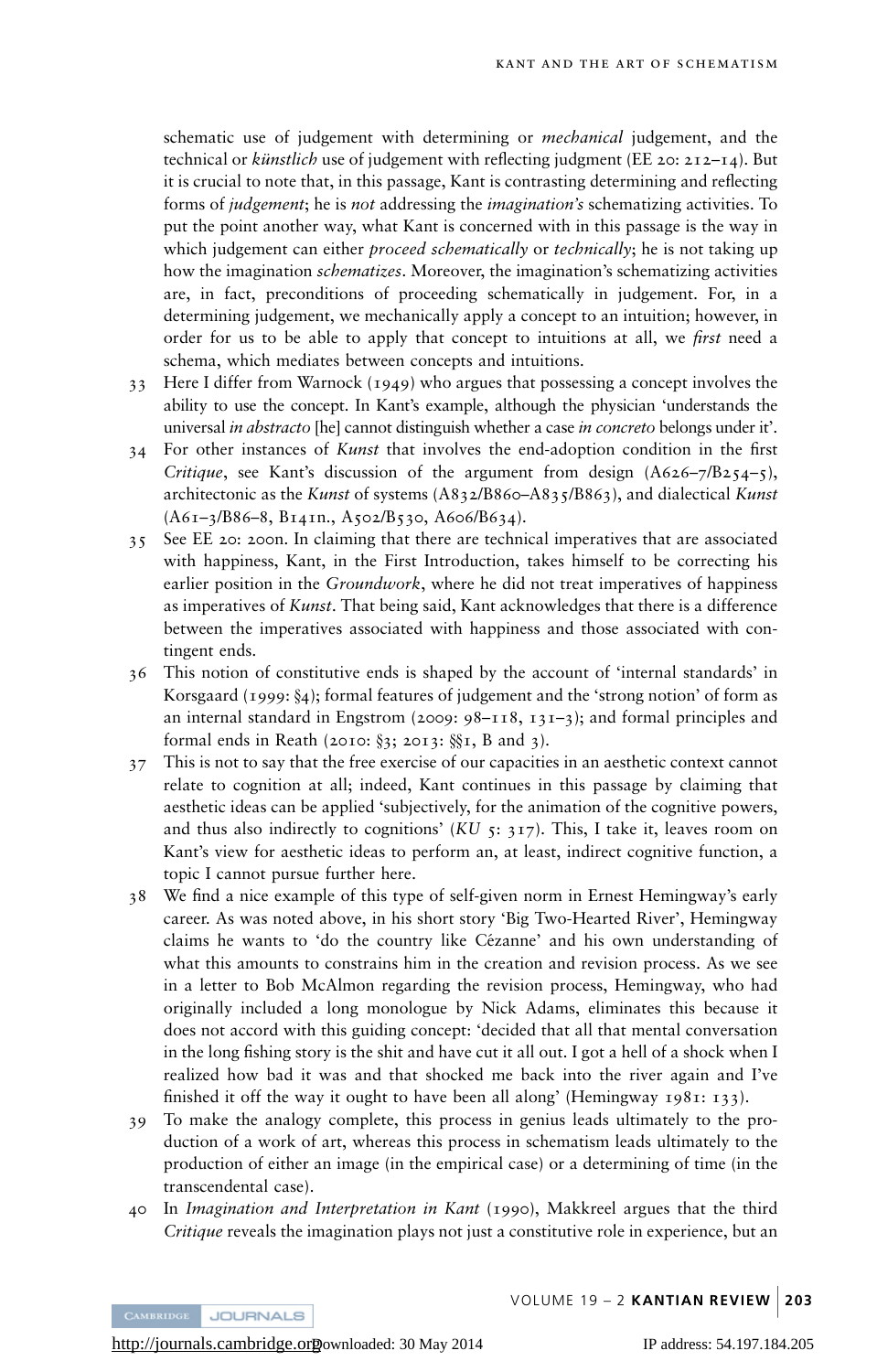<span id="page-24-0"></span>interpretative one as well. Meanwhile Ginsborg in her dissertation The Role of Taste in Kant's Theory of Cognition (1990), as well as in subsequent articles (e.g. 1997) examines the contribution the third Critique makes to our understanding of the intersubjective nature of judgement. More recently, she (1997), along with Longuenesse ([1998](#page-25-0): chs 6-7) and Allison (2001: ch. 1), has emphasized the role reflective judgement plays in empirical concept formation. Hughes ( $2007$ ) in Kant's Aesthetic Epistemology argues that aesthetic judgement reveals to us the subjective, synthetic activities at work in ordinary cognition. Finally, Kukla's (2006) important volume Aesthetics and Cognition in Kant's Critical Philosophy includes a number of essays by Ginsborg, Longuenesse, Allison, Guyer and others who examine the relationship between Kant's aesthetic and cognitive theories in general.

41 I am grateful to Justin Coates, David Hills, Pierre Keller, Andy Reath, Clinton Tolley, Eric Watkins, Mark Wrathall and two anonymous referees for their helpful feedback on this article. I am especially grateful to Richard Aquila for his sharp eye and patience. I would also like to thank the audience at the 2011 North American Kant Society, Pacific Meeting for their productive comments.

#### References

Allison, Henry E. (2001) Kant's Theory of Taste. Cambridge: Cambridge University Press. —— (2004) Kant's Transcendental Idealism. New Haven, CT: Yale University Press.

- Bell, David (April 1987) 'The Art of Judgment'. Mind, NS, 96/382, 221–44.
- Bennett, Jonathan (1966) Kant's Analytic. Cambridge: Cambridge University Press.
- Chipman, Lauchlan (1972) 'Kant's Categories and their Schematism'. Kant-Studien, 63, 36–50.

Engstrom, Stephen (2009) The Form of Practical Knowledge: A Study of the Categorical Imperative. Cambridge, MA: Harvard University Press.

Gammon, Martin (1997) 'Exemplary Originality: Kant on Genius and Imitation'. Journal of the History of Philosophy, 35, 563–92.

Gibbons, Sarah (1994) Kant's Theory of Imagination. Oxford: Oxford University Press.

Ginsborg, Hannah (1990) The Role of Taste in Kant's Theory of Cognition. New York: Garland Publishing.

—— (1997) 'Lawfulness without a Law: Kant on the Free Play of Imagination and Understanding'. Philosophical Topics, 25/1, 37–81.

Guyer, Paul (1987) Kant and the Claims of Knowledge. Cambridge: Cambridge University Press. —— (2006) Kant. London: Routledge.

Heidegger, Martin (1990) Kant and the Problem of Metaphysics. 5th edn, tr. Richard Taft. Bloomington and Indianapolis: Indiana University Press.

Hemingway, Ernest (1981) Ernest Hemingway Selected Letters: 1917–1961. Ed. Carlos Baker. New York: Charles Scribner's Sons.

Hughes, Fiona (2007) Kant's Aesthetic Epistemology. Edinburgh: Edinburgh University Press. Kant, Immanuel (1882) Reflexionen. Ed. Benno Erdmann. Leipzig: Fues's Verlag.

<sup>-</sup> (1902) Kants gesammelte Schriften. Ed. Deutschen (formerly, Königlichen Preussichen) Akademie der Wissenschaften. Berlin: Walter de Gruyter.

—— (1997) Groundwork to the Metaphysics of Morals. Tr. Mary Gregor. Cambridge: Cambridge University Press.

—— (1998) Critique of Pure Reason. Tr. Paul Guyer and Allen Wood. Cambridge: Cambridge University Press.

—— (2002) Critique of the Power of Judgment. Tr. Paul Guyer and Erich Matthews. Cambridge: Cambridge University Press.

204 | KANTIAN REVIEW VOLUME 19 – 2